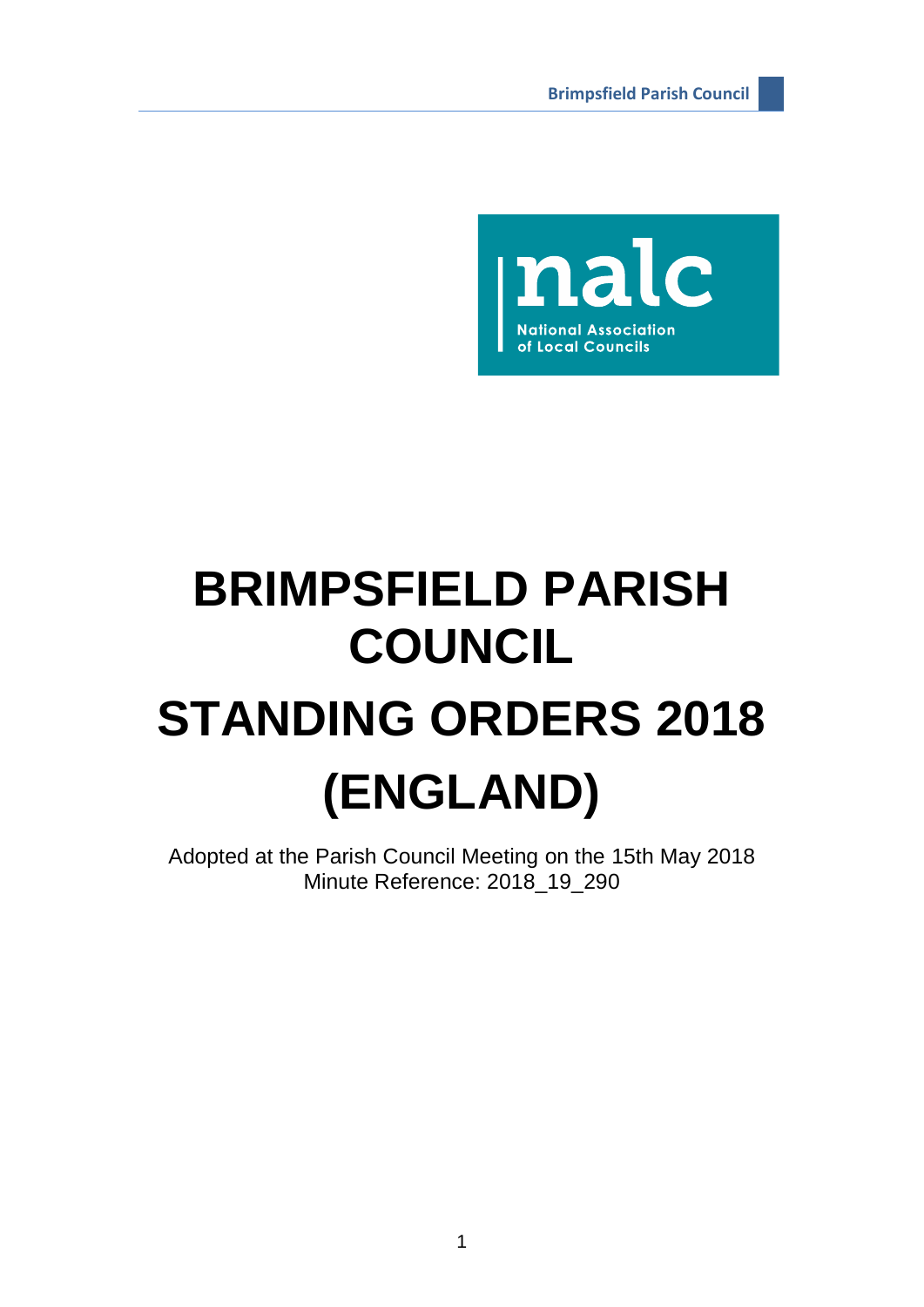**National Association of Local Councils (NALC) 109 Great Russell Street London WC1B 3LD**

**020 7637 1865 | nalc@nalc.gov.uk | www.nalc.gov.uk**

**© NALC 2018. All rights are reserved. No part of this publication may be reproduced or used for commercial purposes without the written permission of NALC save that councils in membership of NALC have permission to edit and use the model standing orders in this publication for their governance purposes.**

**Permission is given to use NALC's logo in the presented format only.**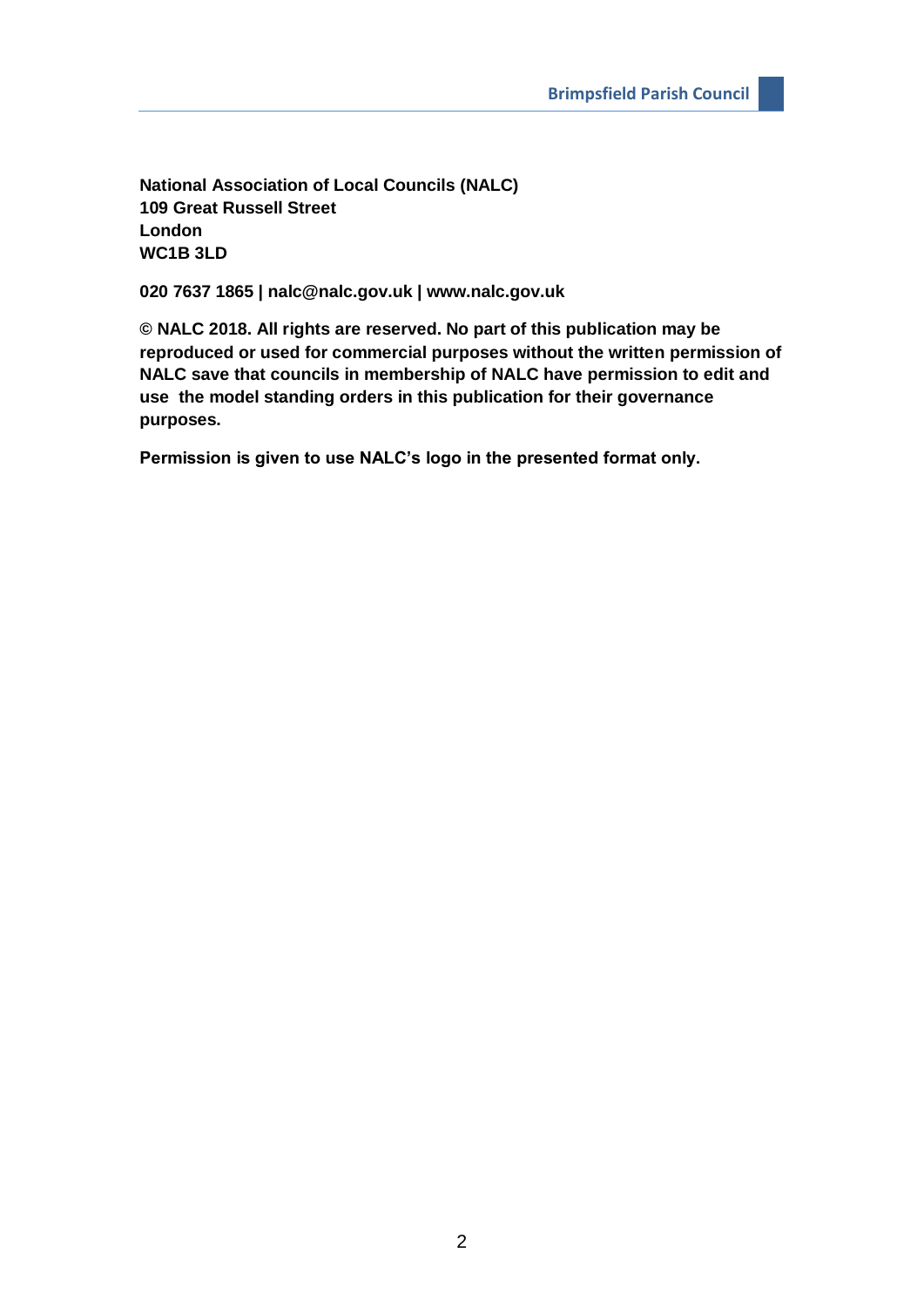| 1.      |                                                            |  |
|---------|------------------------------------------------------------|--|
| $2_{-}$ |                                                            |  |
| 3.      |                                                            |  |
| 4.      |                                                            |  |
| 5.      |                                                            |  |
| 6.      | EXTRAORDINARY MEETINGS OF THE COUNCIL, COMMITTEES AND      |  |
| 7.      |                                                            |  |
| 8.      |                                                            |  |
| 9.      | MOTIONS FOR A MEETING THAT REQUIRE WRITTEN NOTICE TO       |  |
|         | 10. MOTIONS AT A MEETING THAT DO NOT REQUIRE WRITTEN       |  |
|         |                                                            |  |
|         |                                                            |  |
|         |                                                            |  |
|         |                                                            |  |
|         |                                                            |  |
|         |                                                            |  |
|         |                                                            |  |
|         |                                                            |  |
|         |                                                            |  |
|         |                                                            |  |
|         | 21. RESPONSIBILITIES UNDER DATA PROTECTION LEGISLATION  25 |  |
|         |                                                            |  |
|         |                                                            |  |
|         | 24. COMMUNICATING WITH DISTRICT AND COUNTY OR UNITARY      |  |
|         |                                                            |  |
|         |                                                            |  |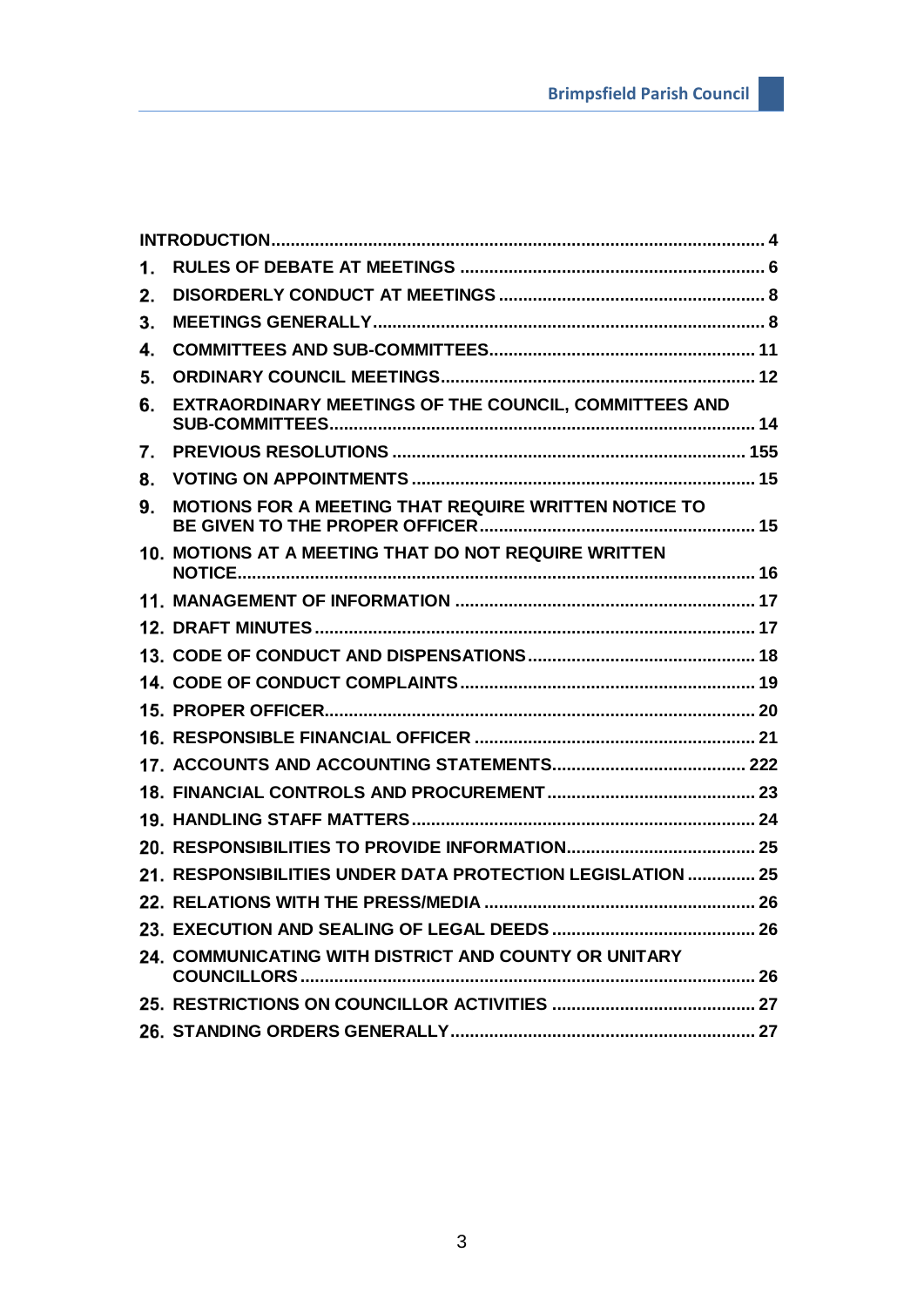# <span id="page-3-0"></span>**INTRODUCTION**

These model standing orders update the National Association of Local Council (NALC) model standing orders contained in "Local Councils Explained" by Meera Tharmarajah (© 2013 NALC). This publication contains new model standing orders which reference new legislation introduced after 2013 when the last model standing orders were published.

# **HOW TO USE MODEL STANDING ORDERS**

Standing orders are the written rules of a local council. Standing orders are essential to regulate the proceedings of a meeting. A council may also use standing orders to confirm or refer to various internal organisational and administrative arrangements. The standing orders of a council are not the same as the policies of a council but standing orders may refer to them.

Local councils operate within a wide statutory framework. NALC model standing orders incorporate and reference many statutory requirements to which councils are subject. It is not possible for the model standing orders to contain or reference all the statutory or legal requirements which apply to local councils. For example, it is not practical for model standing orders to document all obligations under data protection legislation. The statutory requirements to which a council is subject apply whether or not they are incorporated in a council's standing orders.

The model standing orders do not include model financial regulations. Financial regulations are standing orders to regulate and control the financial affairs and accounting procedures of a local council. The financial regulations, as opposed to the standing orders of a council, include most of the requirements relevant to the council's Responsible Financial Officer. Model financial regulations are available to councils in membership of NALC.

## **DRAFTING NOTES**

Model standing orders that are in bold type contain legal and statutory requirements. It is recommended that councils adopt them without changing them or their meaning. Model standing orders not in bold are designed to help councils operate effectively but they do not contain statutory requirements so they may be adopted as drafted or amended to suit a council's needs. It is NALC's view that all model standing orders will generally be suitable for councils.

For convenience, the word "councillor" is used in model standing orders and, unless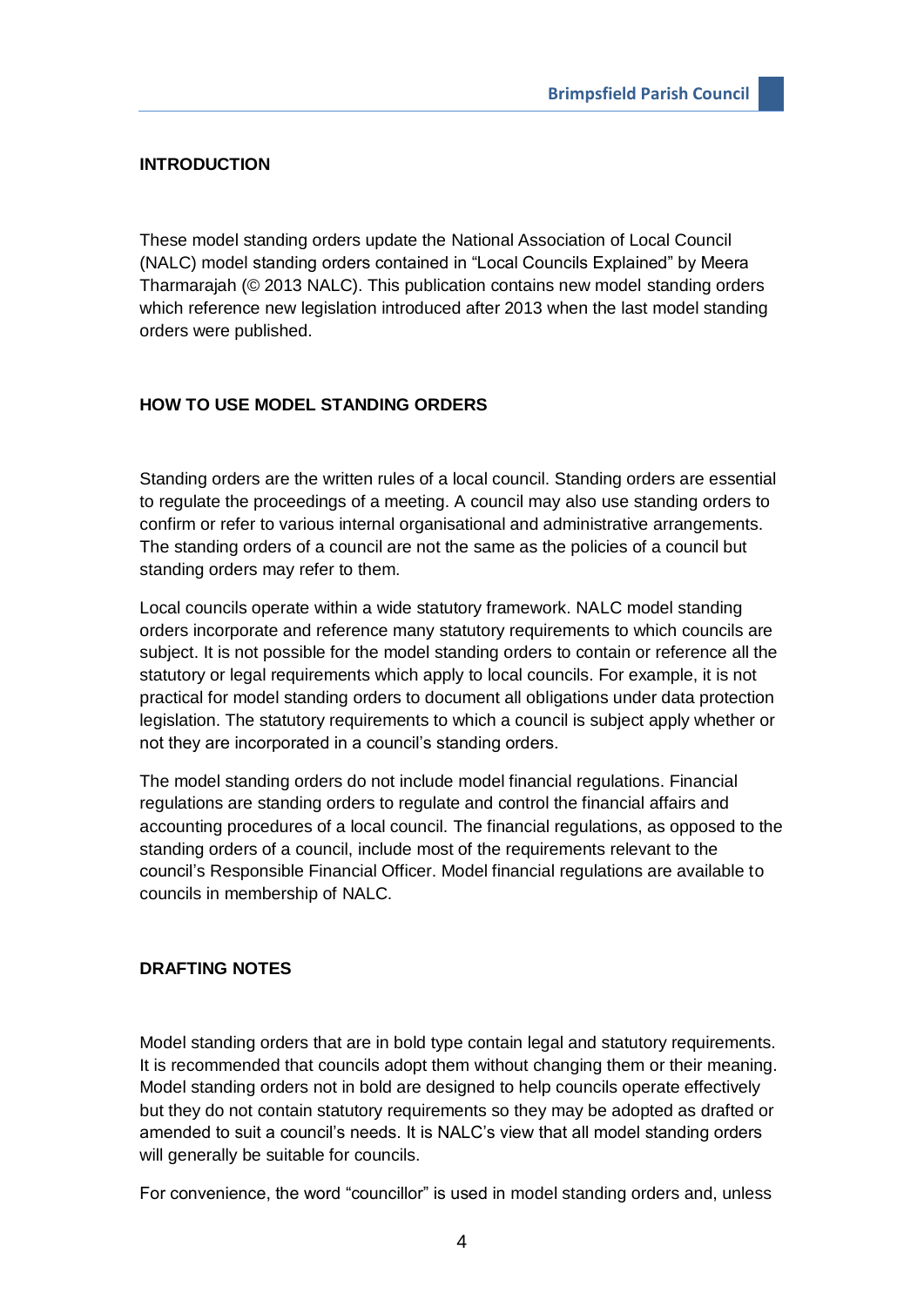the context suggests otherwise, includes a non-councillor with or without voting rights.

A model standing order that includes brackets like this '( )' requires information to be inserted by a council. A model standing order that includes brackets like this '[ ]' and the term 'OR' provides alternative options for a council to choose from when determining standing orders.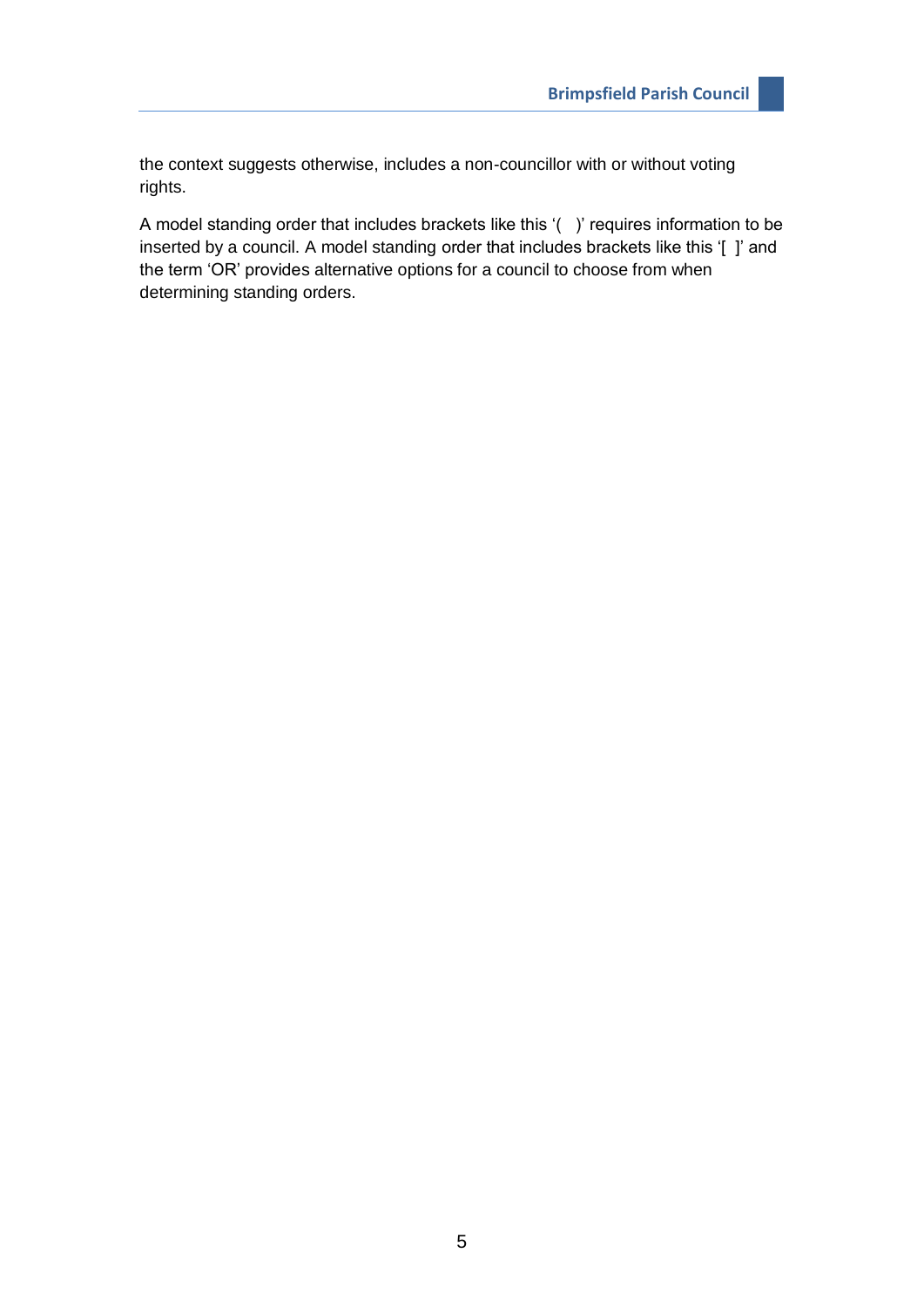#### <span id="page-5-0"></span> $\mathbf{1}$ . **RULES OF DEBATE AT MEETINGS**

- a Motions on the agenda shall be considered in the order that they appear unless the order is changed at the discretion of the chairman of the meeting.
- b A motion (including an amendment) shall not be progressed unless it has been moved and seconded.
- c A motion on the agenda that is not moved by its proposer may be treated by the chairman of the meeting as withdrawn.
- d If a motion (including an amendment) has been seconded, it may be withdrawn by the proposer only with the consent of the seconder and the meeting.
- e An amendment is a proposal to remove or add words to a motion. It shall not negate the motion.
- f If an amendment to the original motion is carried, the original motion (as amended) becomes the substantive motion upon which further amendment(s) may be moved.
- g An amendment shall not be considered unless early verbal notice of it is given at the meeting and, if requested by the chairman of the meeting, is expressed in writing to the chairman.
- h A councillor may move an amendment to his own motion if agreed by the meeting. If a motion has already been seconded, the amendment shall be with the consent of the seconder and the meeting.
- i If there is more than one amendment to an original or substantive motion, the amendments shall be moved in the order directed by the chairman of the meeting.
- j Subject to standing order 1(k), only one amendment shall be moved and debated at a time, the order of which shall be directed by the chairman of the meeting.
- k One or more amendments may be discussed together if the chairman of the meeting considers this expedient but each amendment shall be voted upon separately.
- l A councillor may not move more than one amendment to an original or substantive motion.
- m The mover of an amendment has no right of reply at the end of debate on it.
- n Where a series of amendments to an original motion are carried, the mover of the original motion shall have a right of reply either at the end of debate on the first amendment or at the very end of debate on the final substantive motion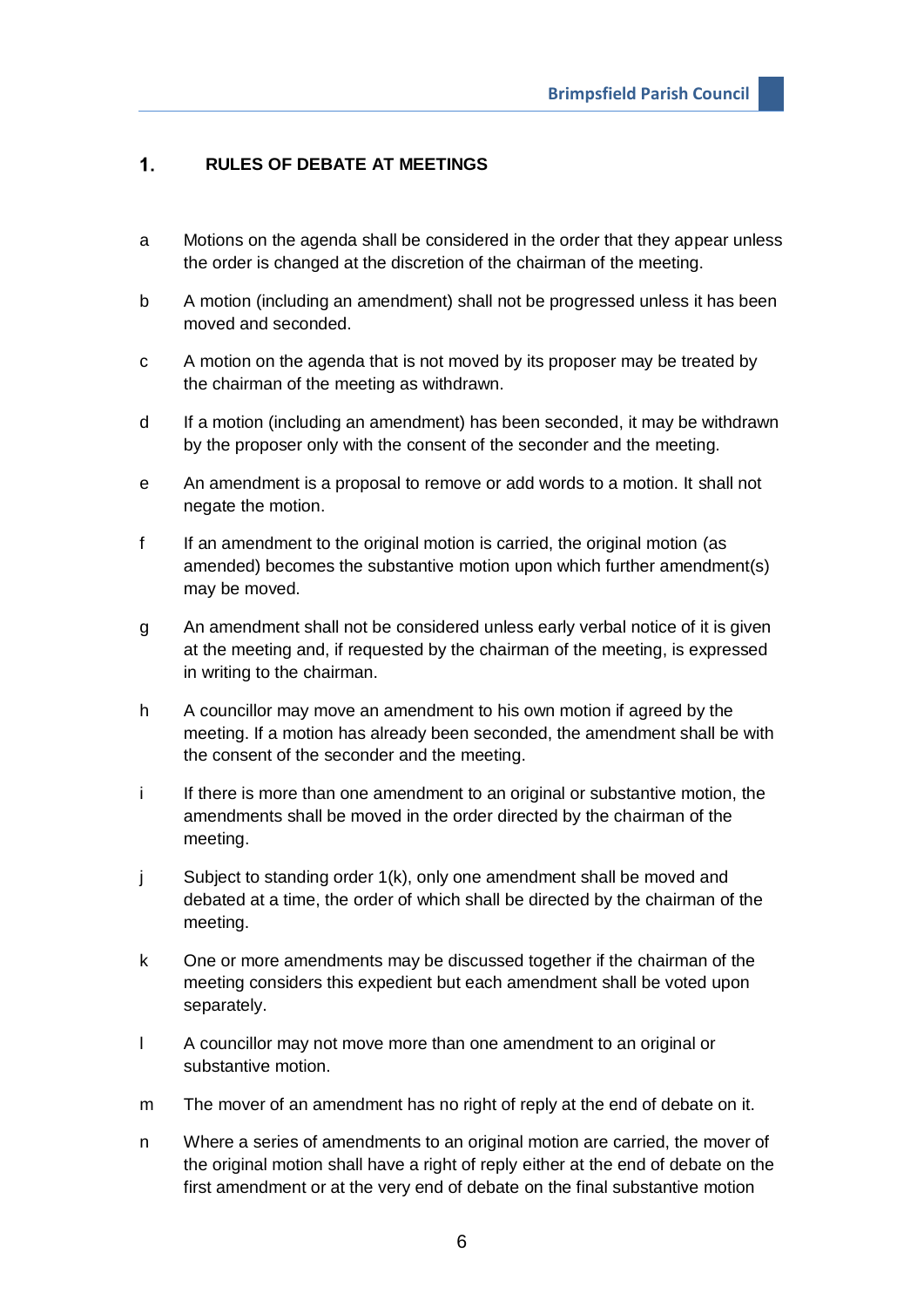immediately before it is put to the vote.

- o Unless permitted by the chairman of the meeting, a councillor may speak once in the debate on a motion except:
	- i. to speak on an amendment moved by another councillor;
	- ii. to move or speak on another amendment if the motion has been amended since he last spoke;
	- iii. to make a point of order;
	- iv. to give a personal explanation; or
	- v. to exercise a right of reply.
- p During the debate on a motion, a councillor may interrupt only on a point of order or a personal explanation and the councillor who was interrupted shall stop speaking. A councillor raising a point of order shall identify the standing order which he considers has been breached or specify the other irregularity in the proceedings of the meeting he is concerned by.
- q A point of order shall be decided by the chairman of the meeting and his decision shall be final.
- r When a motion is under debate, no other motion shall be moved except:
	- i. to amend the motion;
	- ii. to proceed to the next business;
	- iii. to adjourn the debate;
	- iv. to put the motion to a vote;
	- v. to ask a person to be no longer heard or to leave the meeting;
	- vi. to refer a motion to a committee or sub-committee for consideration;
	- vii. to exclude the public and press;
	- viii. to adjourn the meeting; or
	- ix. to suspend particular standing order(s) excepting those which reflect mandatory statutory or legal requirements.
- s Before an original or substantive motion is put to the vote, the chairman of the meeting shall be satisfied that the motion has been sufficiently debated and that the mover of the motion under debate has exercised or waived his right of reply.
- t Excluding motions moved under standing order 1(r), the contributions or speeches by a councillor shall relate only to the motion under discussion and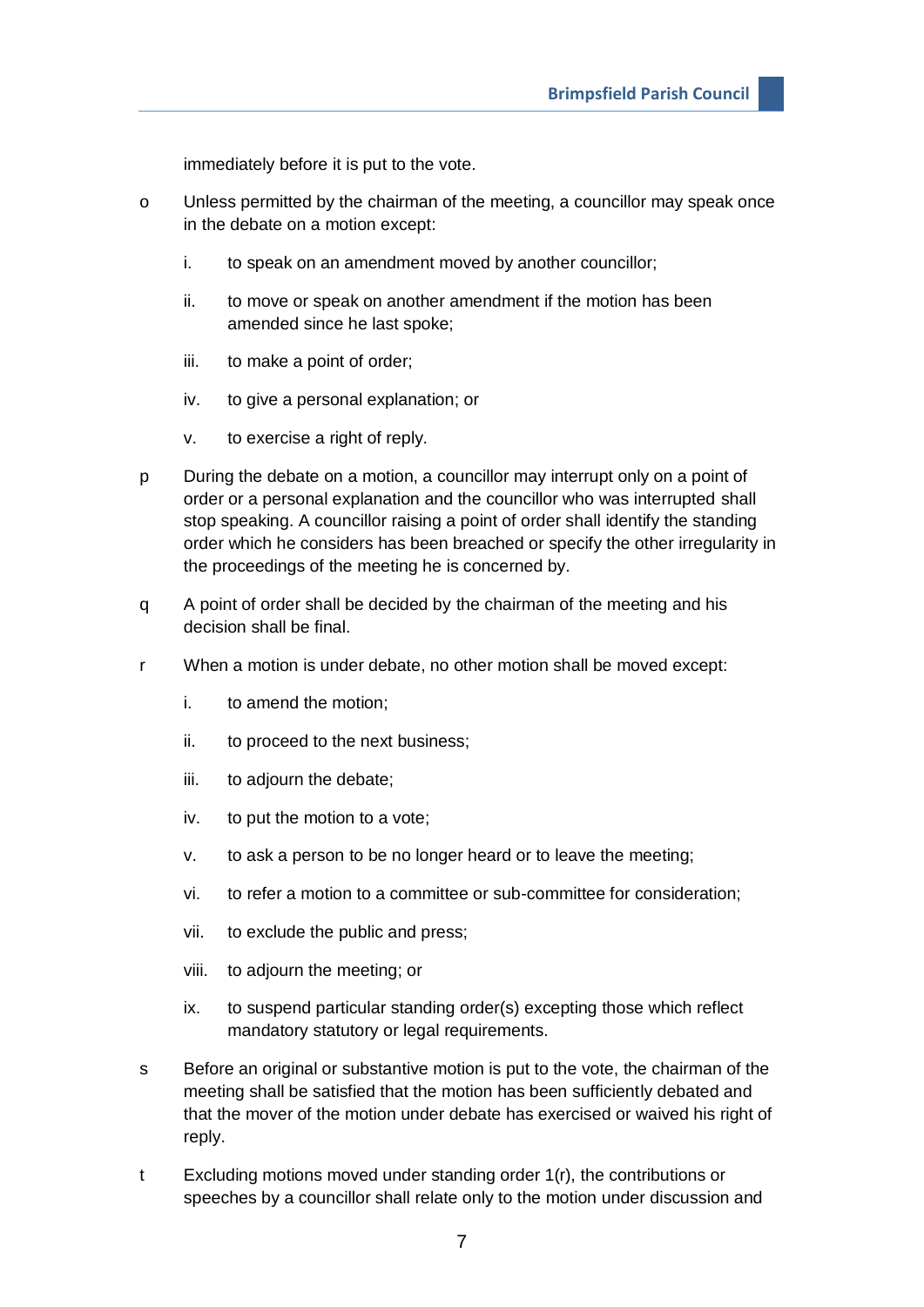shall not exceed ( 5 ) minutes without the consent of the chairman of the meeting.

#### <span id="page-7-0"></span> $2.$ **DISORDERLY CONDUCT AT MEETINGS**

- a No person shall obstruct the transaction of business at a meeting or behave offensively or improperly. If this standing order is ignored, the chairman of the meeting shall request such person(s) to moderate or improve their conduct.
- b If person(s) disregard the request of the chairman of the meeting to moderate or improve their conduct, any councillor or the chairman of the meeting may move that the person be no longer heard or be excluded from the meeting. The motion, if seconded, shall be put to the vote without discussion.
- c If a resolution made under standing order 2(b) is ignored, the chairman of the meeting may take further reasonable steps to restore order or to progress the meeting. This may include temporarily suspending or closing the meeting.

#### <span id="page-7-1"></span> $3<sub>1</sub>$ **MEETINGS GENERALLY**

| <b>Full Council meetings</b> |  |
|------------------------------|--|
| Committee meetings           |  |
| Sub-committee meetings       |  |

- a **Meetings shall not take place in premises which at the time of the meeting are used for the supply of alcohol, unless no other premises are available free of charge or at a reasonable cost.**
- b **The minimum three clear days for notice of a meeting does not include the day on which notice was issued, the day of the meeting, a Sunday, a day of the Christmas break, a day of the Easter break or of a bank holiday or a day appointed for public thanksgiving or mourning.**
- c **The minimum three clear days' public notice for a meeting does not include the day on which the notice was issued or the day of the meeting unless the meeting is convened at shorter notice**
- ● d **Meetings shall be open to the public unless their presence is prejudicial to the public interest by reason of the confidential nature of the business to be transacted or for other special reasons. The public's exclusion from part or all of a meeting shall be by a resolution which shall give reasons for the public's exclusion.**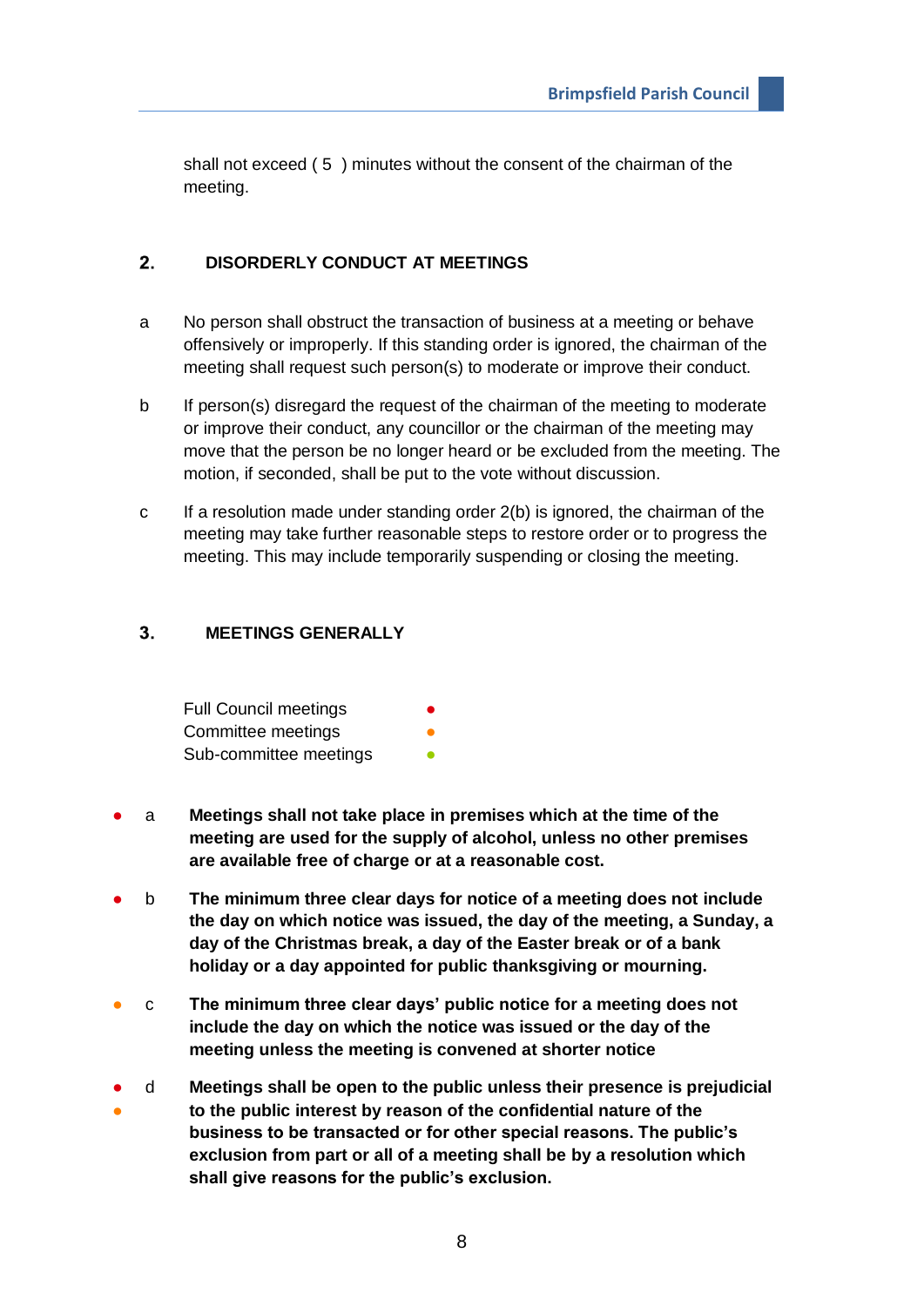- e Members of the public may make representations, answer questions and give evidence at a meeting which they are entitled to attend in respect of the business on the agenda.
- f The period of time designated for public participation at a meeting in accordance with standing order 3(e) shall not exceed 15 minutes unless directed by the chairman of the meeting.
- g Subject to standing order 3(f), a member of the public shall not speak for more than 5 minutes.
- h In accordance with standing order 3(e), a question shall not require a response at the meeting nor start a debate on the question. The chairman of the meeting may direct that a written or oral response be given.
- i A person shall raise his hand when requesting to speak and stand when speaking (except when a person has a disability or is likely to suffer discomfort). The chairman of the meeting may at any time permit a person to be seated when speaking.
- j A person who speaks at a meeting shall direct his comments to the chairman of the meeting.
- k Only one person is permitted to speak at a time. If more than one person wants to speak, the chairman of the meeting shall direct the order of speaking.
- ● l **Subject to standing order 3(m), a person who attends a meeting is permitted to report on the meeting whilst the meeting is open to the public. To "report" means to film, photograph, make an audio recording of meeting proceedings, use any other means for enabling persons not present to see or hear the meeting as it takes place or later or to report or to provide oral or written commentary about the meeting so that the report or commentary is available as the meeting takes place or later to persons not present.**
- ● m **A person present at a meeting may not provide an oral report or oral commentary about a meeting as it takes place without permission.**
- ● n **The press shall be provided with reasonable facilities for the taking of their report of all or part of a meeting at which they are entitled to be present.**
- o **Subject to standing orders which indicate otherwise, anything authorised or required to be done by, to or before the Chairman of the Council may in his absence be done by, to or before the Vice-Chairman of the Council (if there is one).**
- p **The Chairman of the Council, if present, shall preside at a meeting. If the Chairman is absent from a meeting, the Vice-Chairman of the**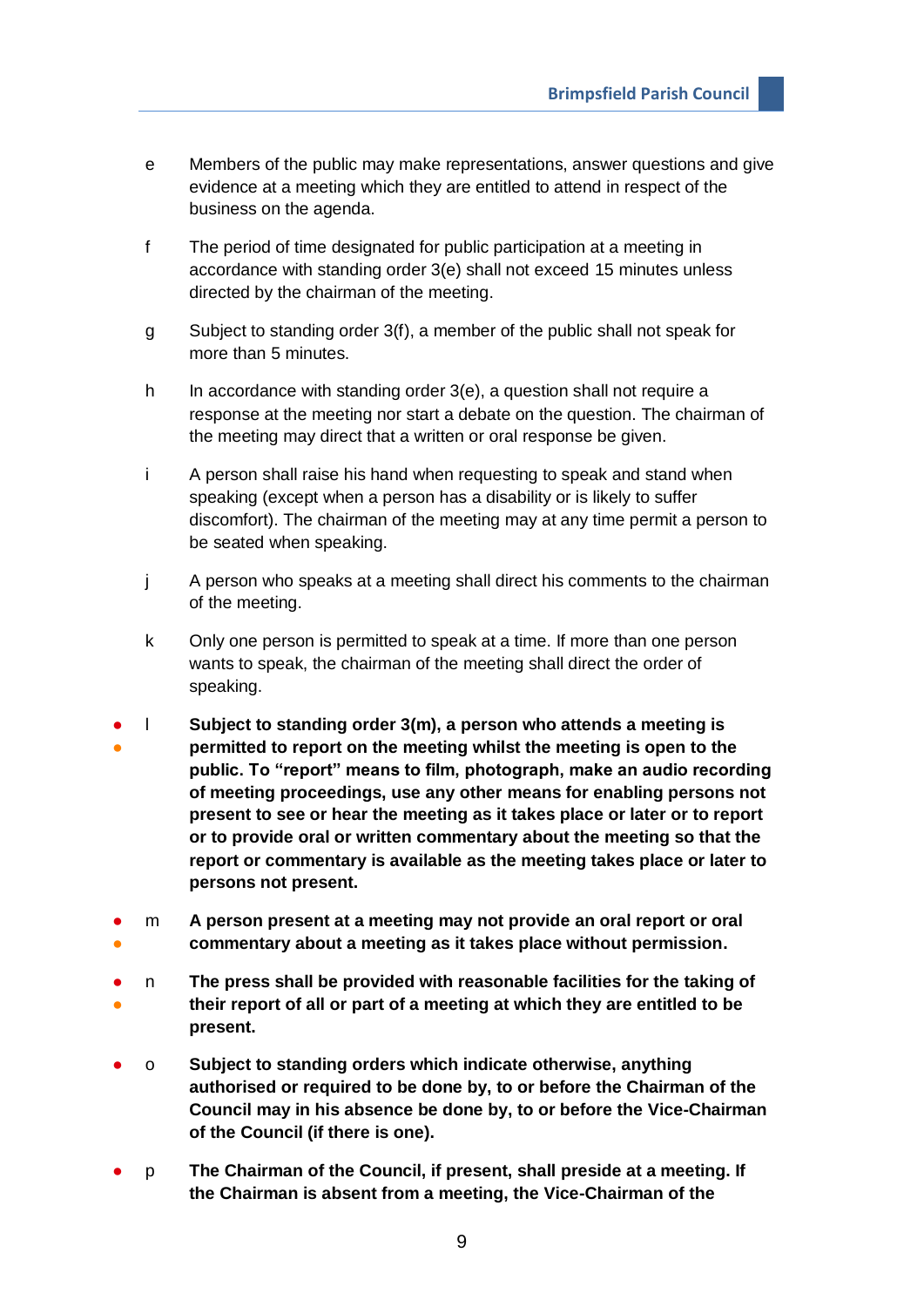**Council (if there is one) if present, shall preside. If both the Chairman and the Vice-Chairman are absent from a meeting, a councillor as chosen by the councillors present at the meeting shall preside at the meeting.**

- q **Subject to a meeting being quorate, all questions at a meeting shall be**
- **。 decided by a majority of the councillors and non-councillors with voting rights present and voting.**
- 
- r **The chairman of a meeting may give an original vote on any matter put**
- ● **to the vote, and in the case of an equality of votes may exercise his casting vote whether or not he gave an original vote.**
	- *See standing orders 5(h) and (i) for the different rules that apply in the election of the Chairman of the Council at the annual meeting of the Council.*
- s **Unless standing orders provide otherwise, voting on a question shall be by a show of hands. At the request of a councillor, the voting on any question shall be recorded so as to show whether each councillor present and voting gave his vote for or against that question.** Such a request shall be made before moving on to the next item of business on the agenda.
	- t The minutes of a meeting shall include an accurate record of the following:
		- i. the time and place of the meeting;
		- ii. the names of councillors who are present and the names of councillors who are absent;
		- iii. interests that have been declared by councillors and non-councillors with voting rights;
		- iv. the grant of dispensations (if any) to councillors and non-councillors with voting rights;
		- v. whether a councillor or non-councillor with voting rights left the meeting when matters that they held interests in were being considered;
		- vi. if there was a public participation session; and
		- vii. the resolutions made.
- u **A councillor or a non-councillor with voting rights who has a**
- ● **disclosable pecuniary interest or another interest as set out in the Council's code of conduct in a matter being considered at a meeting is subject to statutory limitations or restrictions under the code on his right to participate and vote on that matter.**
- v **No business may be transacted at a meeting unless at least one-third of the whole number of members of the Council are present and in no case**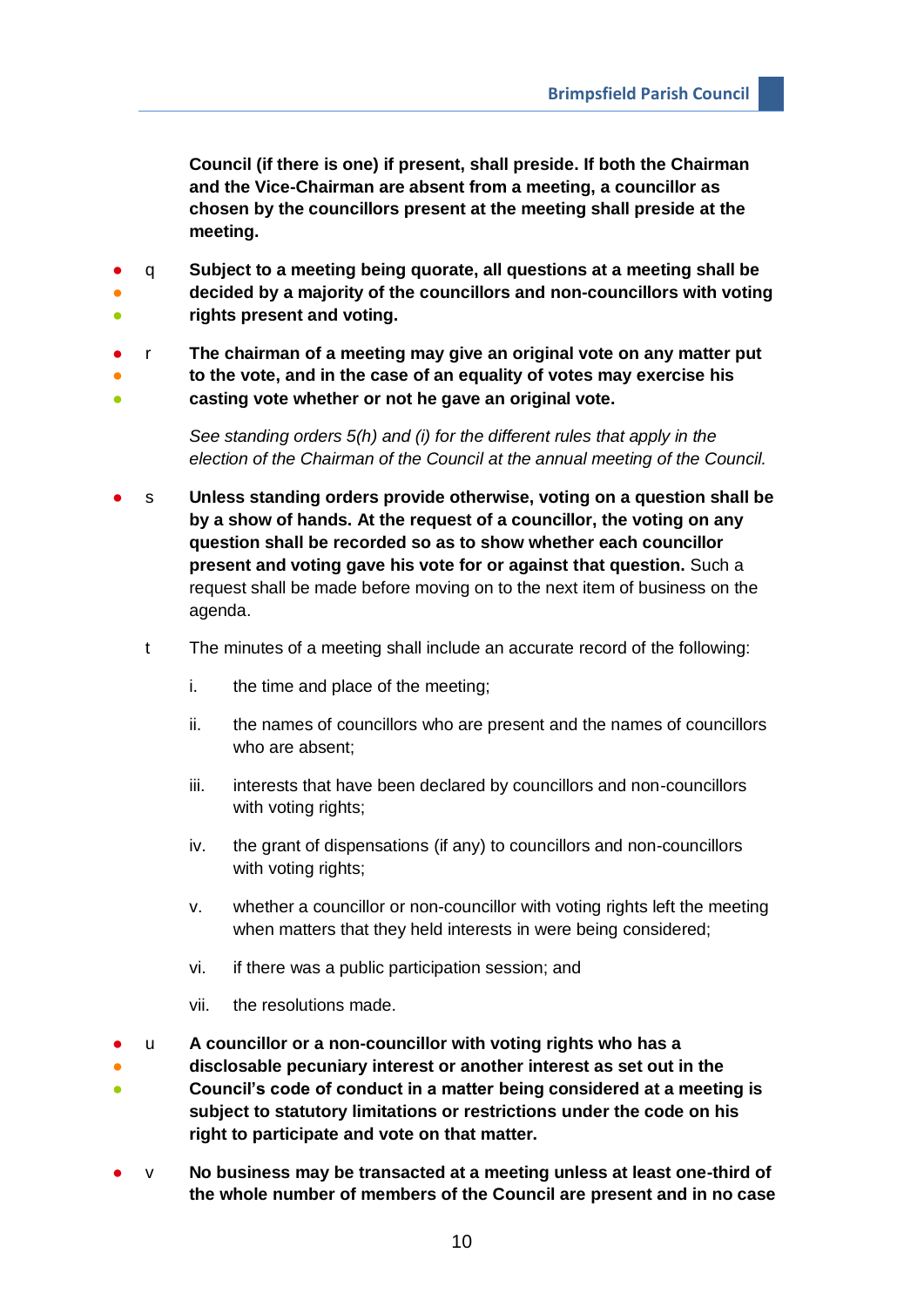## **shall the quorum of a meeting be less than three.**

*See standing order 4d(viii) for the quorum of a committee or sub-committee meeting.* 

- ● **。** w **If a meeting is or becomes inquorate no business shall be transacted** and the meeting shall be closed. The business on the agenda for the meeting shall be adjourned to another meeting.
	- x A meeting shall not exceed a period of 2 hours.

#### <span id="page-10-0"></span>**COMMITTEES AND SUB-COMMITTEES**  $4.$

- a **Unless the Council determines otherwise, a committee may appoint a sub-committee whose terms of reference and members shall be determined by the committee.**
- b **The members of a committee may include non-councillors unless it is a committee which regulates and controls the finances of the Council.**
- c **Unless the Council determines otherwise, all the members of an advisory committee and a sub-committee of the advisory committee may be noncouncillors.**
- d The Council may appoint standing committees or other committees as may be necessary, and:
	- i. shall determine their terms of reference;
	- ii. shall determine the number and time of the ordinary meetings of a standing committee up until the date of the next annual meeting of the Council;
	- iii. shall permit a committee, other than in respect of the ordinary meetings of a committee, to determine the number and time of its meetings;
	- iv. shall, subject to standing orders 4(b) and (c), appoint and determine the terms of office of members of such a committee;
	- v. may, subject to standing orders 4(b) and (c), appoint and determine the terms of office of the substitute members to a committee whose role is to replace the ordinary members at a meeting of a committee if the ordinary members of the committee confirm to the Proper Officer 8 days before the meeting that they are unable to attend;
	- vi. shall, after it has appointed the members of a standing committee, appoint the chairman of the standing committee;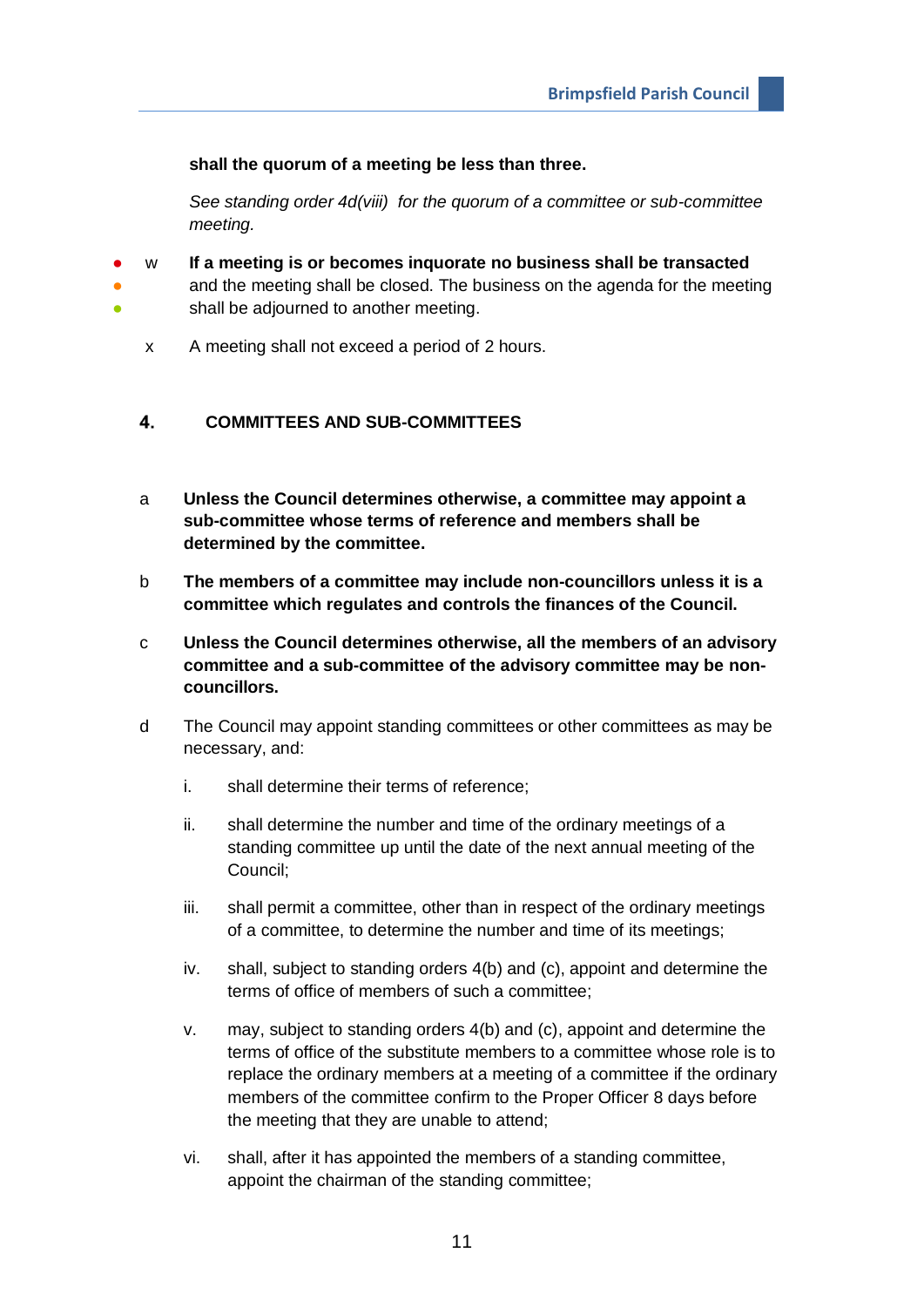- vii. shall permit a committee other than a standing committee, to appoint its own chairman at the first meeting of the committee;
- viii. shall determine the place, notice requirements and quorum for a meeting of a committee and a sub-committee which, in both cases, shall be no less than three;
- ix. shall determine if the public may participate at a meeting of a committee;
- x. shall determine if the public and press are permitted to attend the meetings of a sub-committee and also the advance public notice requirements, if any, required for the meetings of a sub-committee;
- xi. shall determine if the public may participate at a meeting of a subcommittee that they are permitted to attend; and
- xii. may dissolve a committee or a sub-committee.

#### <span id="page-11-0"></span> $5<sub>1</sub>$ **ORDINARY COUNCIL MEETINGS**

- a **In an election year, the annual meeting of the Council shall be held on or within 14 days following the day on which the councillors elected take office.**
- b **In a year which is not an election year, the annual meeting of the Council shall be held on such day in May as the Council decides.**
- c **If no other time is fixed, the annual meeting of the Council shall take place at 6pm.**
- d **In addition to the annual meeting of the Council, at least three other ordinary meetings shall be held in each year on such dates and times as the Council decides.**
- e **The first business conducted at the annual meeting of the Council shall be the election of the Chairman and Vice-Chairman (if there is one) of the Council.**
- f **The Chairman of the Council, unless he has resigned or becomes disqualified, shall continue in office and preside at the annual meeting until his successor is elected at the next annual meeting of the Council.**
- g **The Vice-Chairman of the Council, if there is one, unless he resigns or becomes disqualified, shall hold office until immediately after the election of the Chairman of the Council at the next annual meeting of the Council.**
- h **In an election year, if the current Chairman of the Council has not been**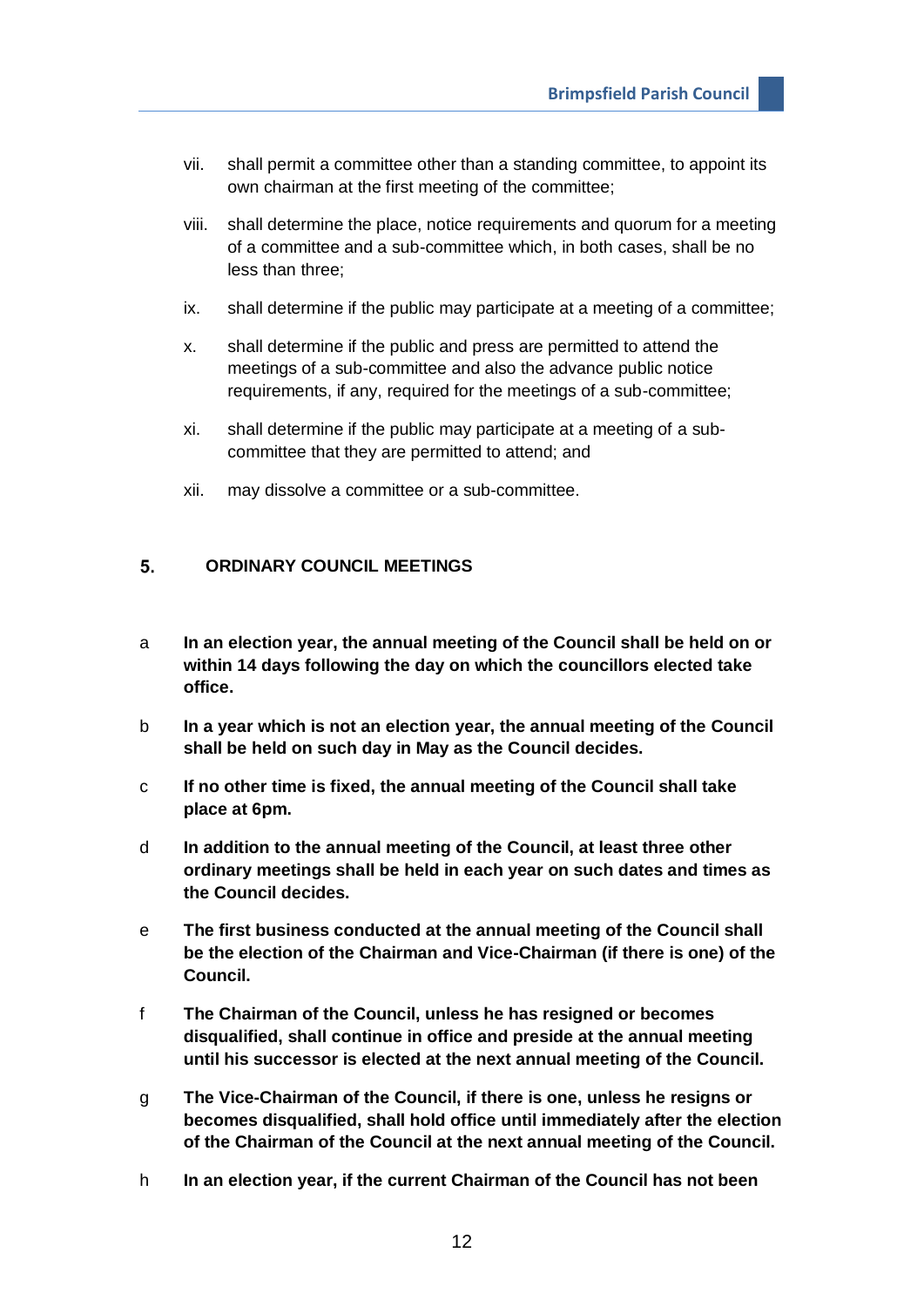**re-elected as a member of the Council, he shall preside at the annual meeting until a successor Chairman of the Council has been elected. The current Chairman of the Council shall not have an original vote in respect of the election of the new Chairman of the Council but shall give a casting vote in the case of an equality of votes.**

- i **In an election year, if the current Chairman of the Council has been reelected as a member of the Council, he shall preside at the annual meeting until a new Chairman of the Council has been elected. He may exercise an original vote in respect of the election of the new Chairman of the Council and shall give a casting vote in the case of an equality of votes.**
- j Following the election of the Chairman of the Council and Vice-Chairman (if there is one) of the Council at the annual meeting, the business shall include:
	- i. **In an election year, delivery by the Chairman of the Council and councillors of their acceptance of office forms unless the Council resolves for this to be done at a later date. In a year which is not an election year, delivery by the Chairman of the Council of his acceptance of office form unless the Council resolves for this to be done at a later date;**
	- ii. Confirmation of the accuracy of the minutes of the last meeting of the Council;
	- iii. Receipt of the minutes of the last meeting of a committee;
	- iv. Consideration of the recommendations made by a committee;
	- v. Review of delegation arrangements to committees, sub-committees, staff and other local authorities;
	- vi. Review of the terms of reference for committees;
	- vii. Appointment of members to existing committees;
	- viii. Appointment of any new committees in accordance with standing order 4;
	- ix. Review and adoption of appropriate standing orders and financial regulations;
	- x. Review of arrangements (including legal agreements) with other local authorities, not-for-profit bodies and businesses.
	- xi. Review of representation on or work with external bodies and arrangements for reporting back;
	- xii. In an election year, to make arrangements with a view to the Council becoming eligible to exercise the general power of competence in the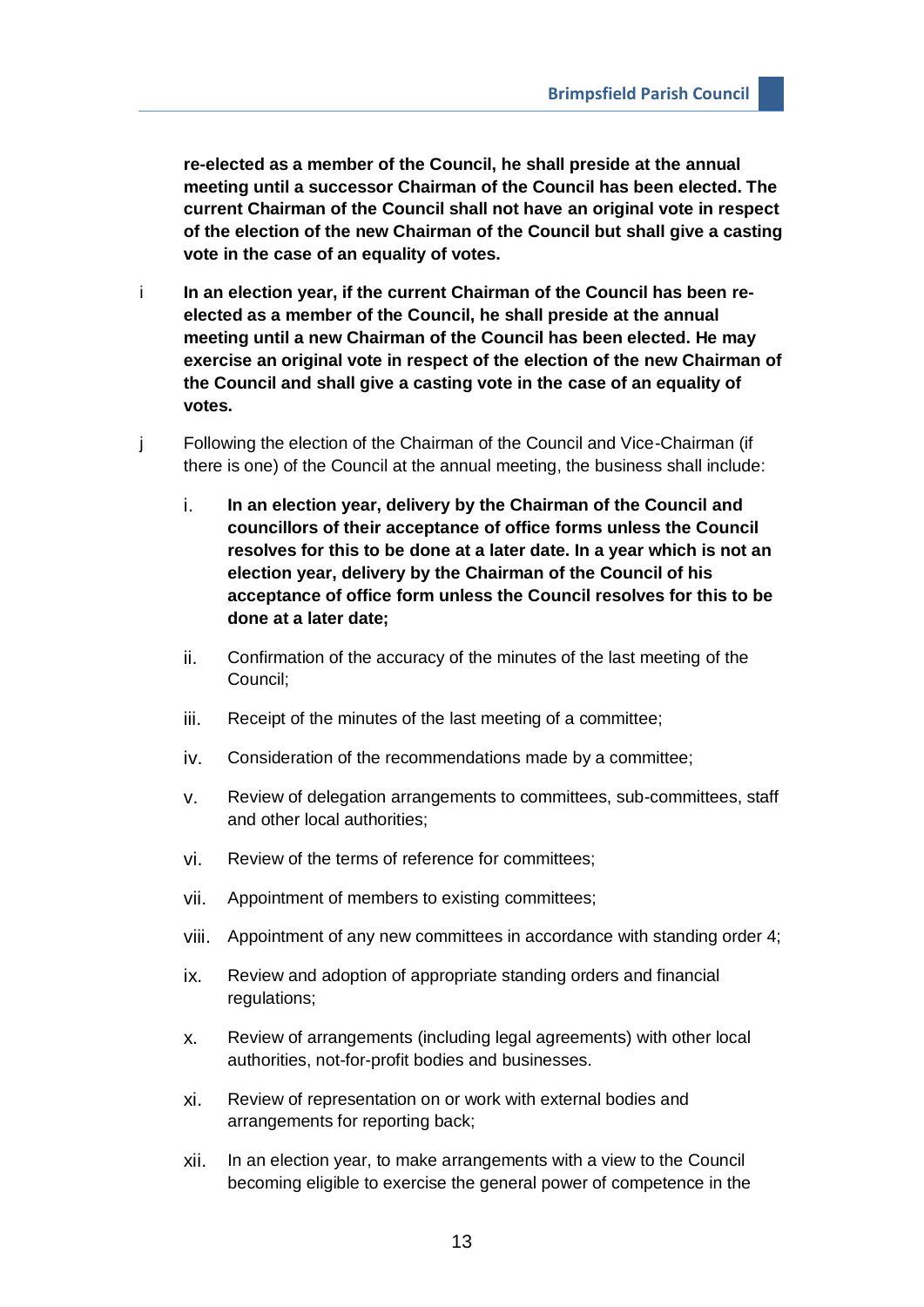future;

- xiii. Review of inventory of land and other assets including buildings and office equipment;
- xiv. Confirmation of arrangements for insurance cover in respect of all insurable risks;
- xv. Review of the Council's and/or staff subscriptions to other bodies;
- xvi. Review of the Council's complaints procedure;
- xvii. Review of the Council's policies, procedures and practices in respect of its obligations under freedom of information and data protection legislation (*see also standing orders 11, 20 and 21*);
- xviii. Review of the Council's policy for dealing with the press/media;
- xix. Review of the Council's employment policies and procedures;
- xx. Review of the Council's expenditure incurred under s.137 of the Local Government Act 1972 or the general power of competence.
- xxi. Determining the time and place of ordinary meetings of the Council up to and including the next annual meeting of the Council.

### <span id="page-13-0"></span>6. **EXTRAORDINARY MEETINGS OF THE COUNCIL, COMMITTEES AND SUB-COMMITTEES**

- a **The Chairman of the Council may convene an extraordinary meeting of the Council at any time.**
- b **If the Chairman of the Council does not call an extraordinary meeting of the Council within seven days of having been requested in writing to do so by two councillors, any two councillors may convene an extraordinary meeting of the Council. The public notice giving the time, place and agenda for such a meeting shall be signed by the two councillors.**
- c The chairman of a committee may convene an extraordinary meeting of the committee at any time.
- d If the chairman of a committee does not call an extraordinary meeting within 7 days of having been requested to do so by 2 members of the committee, any 3 members of the committee may convene an extraordinary meeting of the committee.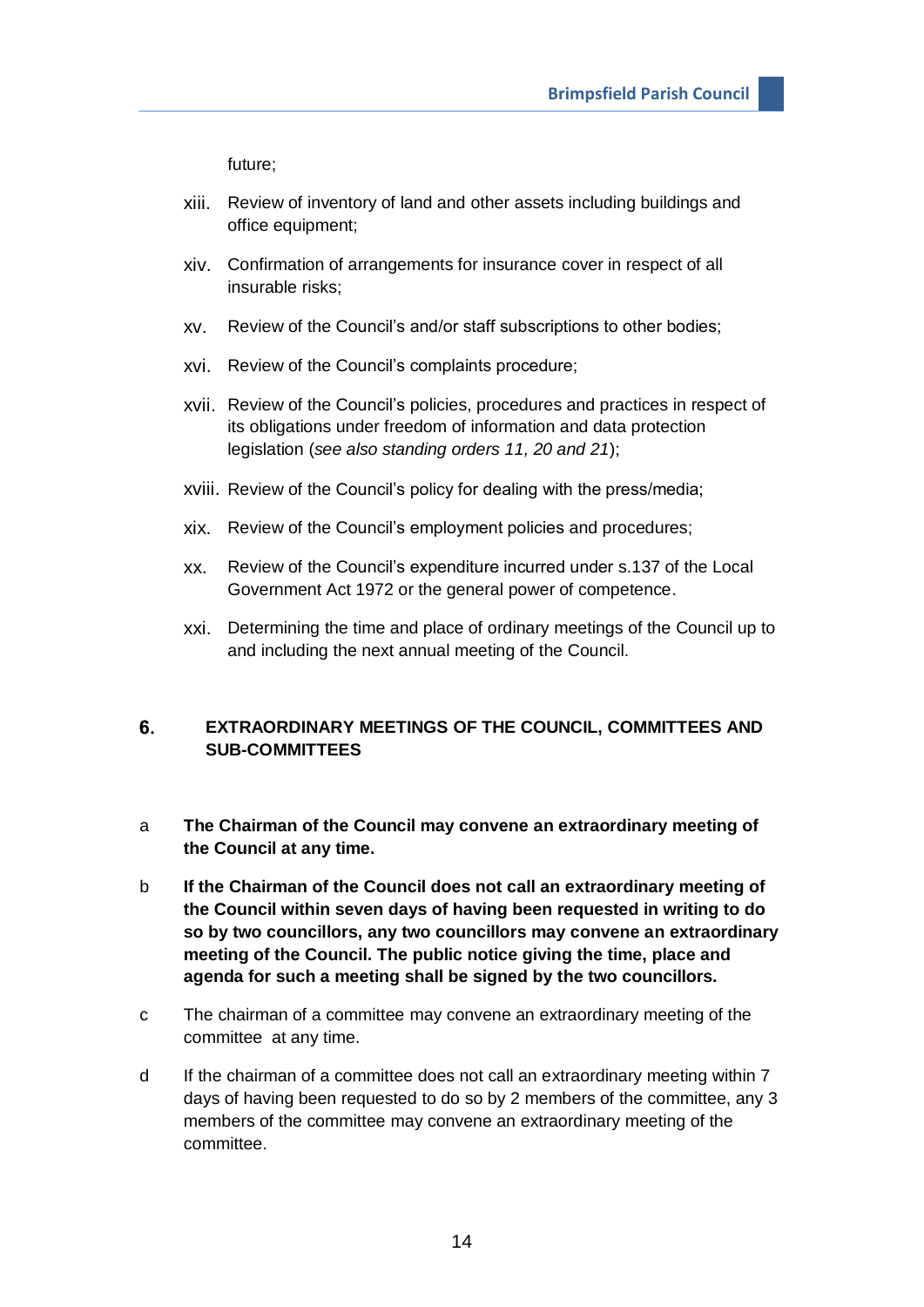#### <span id="page-14-0"></span> $\overline{7}$ . **PREVIOUS RESOLUTIONS**

- a A resolution shall not be reversed within six months except either by a special motion, which requires written notice by at least 2 councillors to be given to the Proper Officer in accordance with standing order 9, or by a motion moved in pursuance of the recommendation of a committee.
- b When a motion moved pursuant to standing order 7(a) has been disposed of, no similar motion may be moved for a further six months.

#### <span id="page-14-1"></span>8. **VOTING ON APPOINTMENTS**

a Where more than two persons have been nominated for a position to be filled by the Council and none of those persons has received an absolute majority of votes in their favour, the name of the person having the least number of votes shall be struck off the list and a fresh vote taken. This process shall continue until a majority of votes is given in favour of one person. A tie in votes may be settled by the casting vote exercisable by the chairman of the meeting.

## <span id="page-14-2"></span> $9<sub>1</sub>$ **MOTIONS FOR A MEETING THAT REQUIRE WRITTEN NOTICE TO BE GIVEN TO THE PROPER OFFICER**

- a A motion shall relate to the responsibilities of the meeting for which it is tabled and in any event shall relate to the performance of the Council's statutory functions, powers and obligations or an issue which specifically affects the Council's area or its residents.
- b No motion may be moved at a meeting unless it is on the agenda and the mover has given written notice of its wording to the Proper Officer at least 8 clear days before the meeting. Clear days do not include the day of the notice or the day of the meeting.
- c The Proper Officer may, before including a motion on the agenda received in accordance with standing order 9(b), correct obvious grammatical or typographical errors in the wording of the motion.
- d If the Proper Officer considers the wording of a motion received in accordance with standing order 9(b) is not clear in meaning, the motion shall be rejected until the mover of the motion resubmits it, so that it can be understood, in writing, to the Proper Officer at least 8 clear days before the meeting.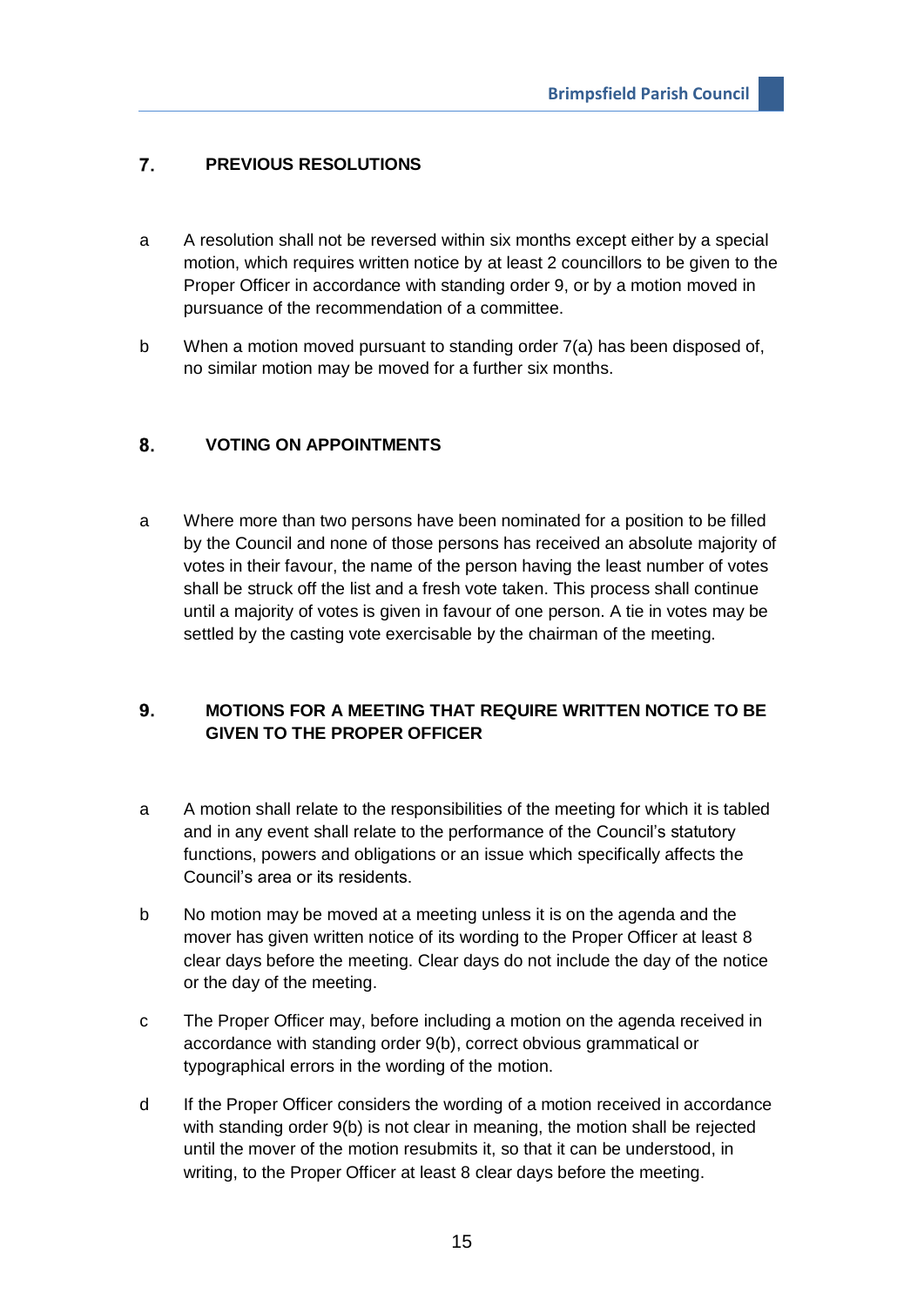- e If the wording or subject of a proposed motion is considered improper, the Proper Officer shall consult with the chairman of the forthcoming meeting or, as the case may be, the councillors who have convened the meeting, to consider whether the motion shall be included in the agenda or rejected.
- f The decision of the Proper Officer as to whether or not to include the motion on the agenda shall be final.
- g Motions received shall be recorded and numbered in the order that they are received.
- h Motions rejected shall be recorded with an explanation by the Proper Officer of the reason for rejection.

#### <span id="page-15-0"></span> $10<sub>1</sub>$ **MOTIONS AT A MEETING THAT DO NOT REQUIRE WRITTEN NOTICE**

- a The following motions may be moved at a meeting without written notice to the Proper Officer:
	- i. to correct an inaccuracy in the draft minutes of a meeting;
	- ii. to move to a vote;
	- iii. to defer consideration of a motion;
	- iv. to refer a motion to a particular committee or sub-committee;
	- v. to appoint a person to preside at a meeting;
	- vi. to change the order of business on the agenda;
	- vii. to proceed to the next business on the agenda;
	- viii. to require a written report;
	- ix. to appoint a committee or sub-committee and their members;
	- x. to extend the time limits for speaking;
	- xi. to exclude the press and public from a meeting in respect of confidential or other information which is prejudicial to the public interest;
	- xii. to not hear further from a councillor or a member of the public;
	- xiii. to exclude a councillor or member of the public for disorderly conduct;
	- xiv. to temporarily suspend the meeting;
	- xv. to suspend a particular standing order (unless it reflects mandatory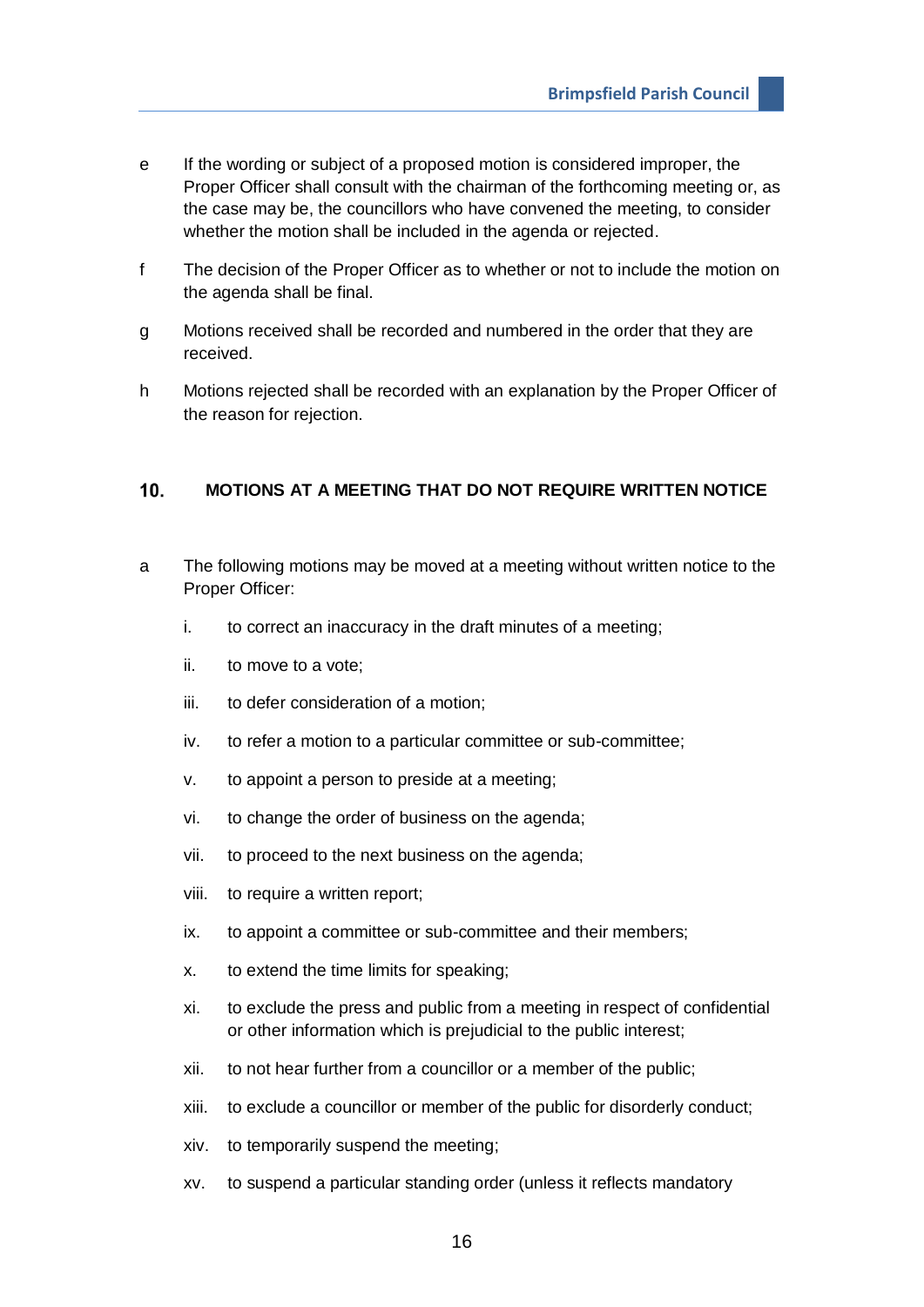statutory or legal requirements);

xvi. to adjourn the meeting; or

xvii. to close the meeting.

#### <span id="page-16-0"></span> $11.$ **MANAGEMENT OF INFORMATION**

*See also standing order 20.*

- a **The Council shall have in place and keep under review, technical and organisational measures to keep secure information (including personal data) which it holds in paper and electronic form. Such arrangements shall include deciding who has access to personal data and encryption of personal data.**
- b **The Council shall have in place, and keep under review, policies for the retention and safe destruction of all information (including personal data) which it holds in paper and electronic form. The Council's retention policy shall confirm the period for which information (including personal data) shall be retained or if this is not possible the criteria used to determine that period (e.g. the Limitation Act 1980).**
- c **The agenda, papers that support the agenda and the minutes of a meeting shall not disclose or otherwise undermine confidential information or personal data without legal justification.**
- d **Councillors, staff, the Council's contractors and agents shall not disclose confidential information or personal data without legal justification.**

#### <span id="page-16-1"></span> $12.$ **DRAFT MINUTES**

| <b>Full Council meetings</b> | $\bullet$ |
|------------------------------|-----------|
| Committee meetings           |           |
| Sub-committee meetings       |           |

- a If the draft minutes of a preceding meeting have been served on councillors with the agenda to attend the meeting at which they are due to be approved for accuracy, they shall be taken as read.
- b There shall be no discussion about the draft minutes of a preceding meeting except in relation to their accuracy. A motion to correct an inaccuracy in the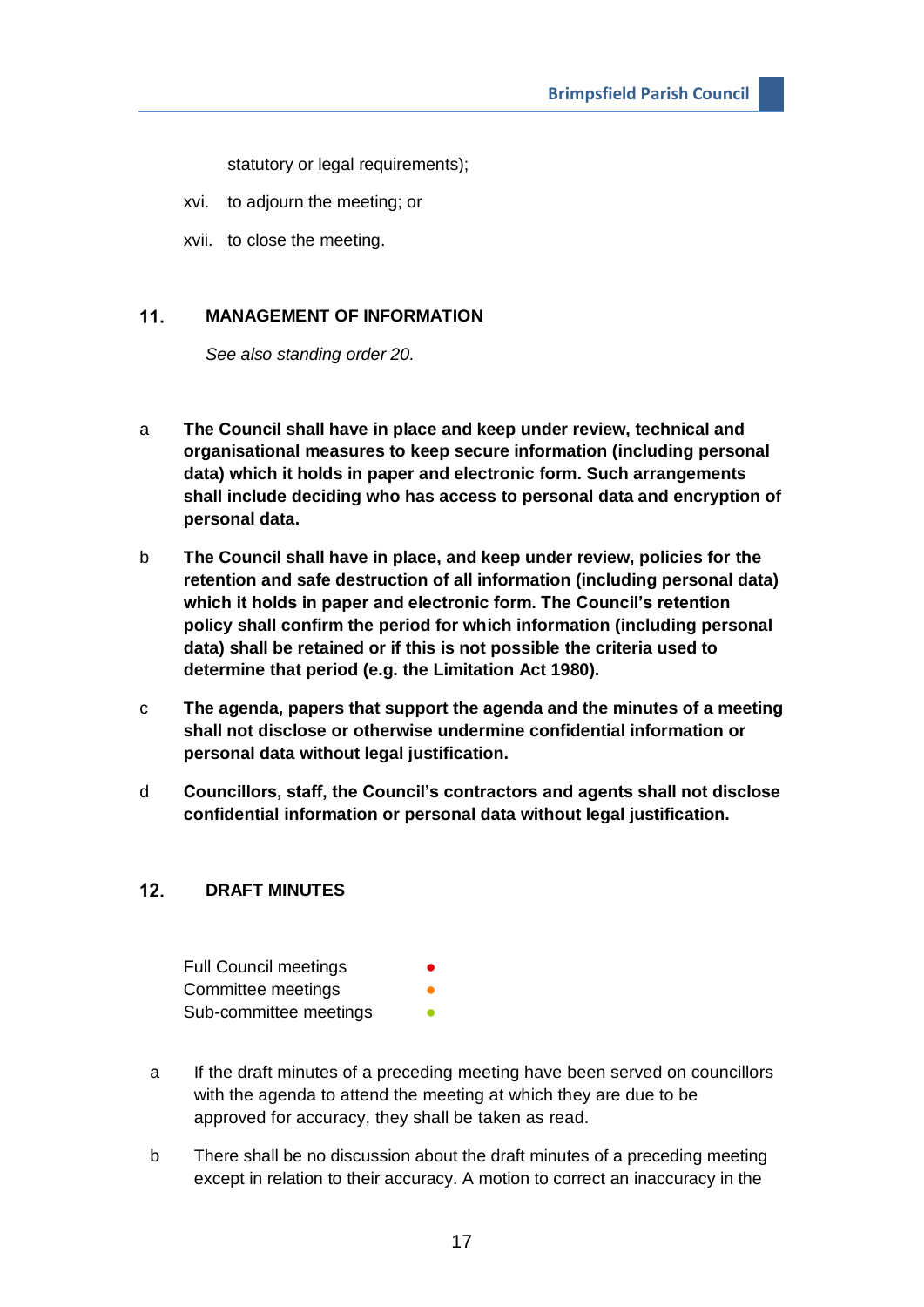draft minutes shall be moved in accordance with standing order 10(a)(i).

- c The accuracy of draft minutes, including any amendment(s) made to them, shall be confirmed by resolution and shall be signed by the chairman of the meeting and stand as an accurate record of the meeting to which the minutes relate.
- d If the chairman of the meeting does not consider the minutes to be an accurate record of the meeting to which they relate, he shall sign the minutes and include a paragraph in the following terms or to the same effect:

"The chairman of this meeting does not believe that the minutes of the meeting of the ( ) held on [date] in respect of ( ) were a correct record but his view was not upheld by the meeting and the minutes are confirmed as an accurate record of the proceedings."

● ● ● e **If the Council's gross annual income or expenditure (whichever is higher) does not exceed £25,000, it shall publish draft minutes on a website which is publicly accessible and free of charge not later than one month after the meeting has taken place.**

f Subject to the publication of draft minutes in accordance with standing order 12(e) and standing order 20(a) and following a resolution which confirms the accuracy of the minutes of a meeting, the draft minutes or recordings of the meeting for which approved minutes exist shall be destroyed.

#### <span id="page-17-0"></span> $13.$ **CODE OF CONDUCT AND DISPENSATIONS**

*See also standing order 3(u).*

- a All councillors and non-councillors with voting rights shall observe the code of conduct adopted by the Council.
- b Unless he has been granted a dispensation, a councillor or non-councillor with voting rights shall withdraw from a meeting when it is considering a matter in which he has a disclosable pecuniary interest. He may return to the meeting after it has considered the matter in which he had the interest.
- c Unless he has been granted a dispensation, a councillor or non-councillor with voting rights shall withdraw from a meeting when it is considering a matter in which he has another interest if so required by the Council's code of conduct. He may return to the meeting after it has considered the matter in which he had the interest.
- d **Dispensation requests shall be in writing and submitted to the Proper Officer** as soon as possible before the meeting, or failing that, at the start of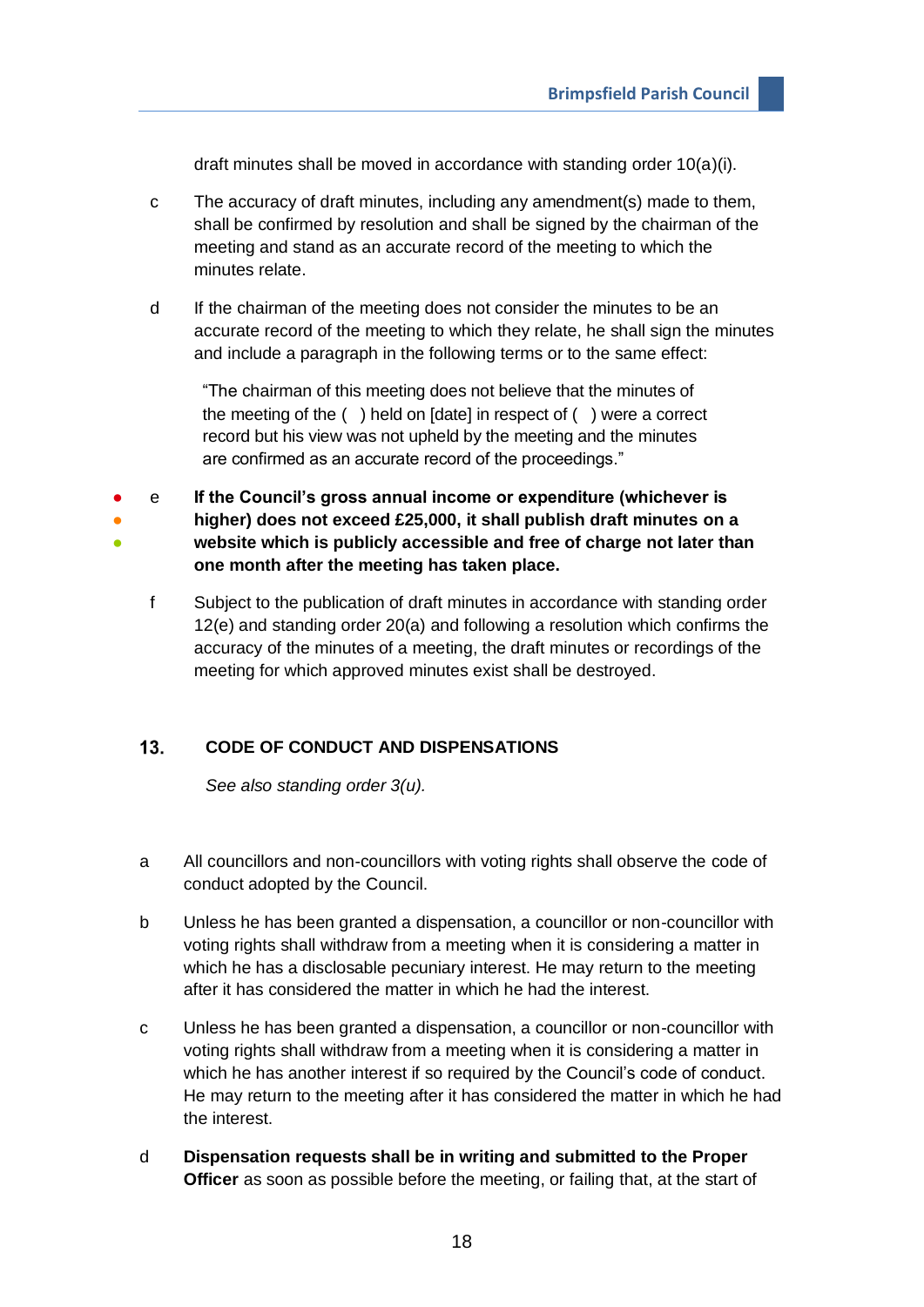the meeting for which the dispensation is required.

- e A decision as to whether to grant a dispensation shall be made by a meeting of the Council, or committee for which the dispensation is required] and that decision is final.
- f A dispensation request shall confirm:
	- i. the description and the nature of the disclosable pecuniary interest or other interest to which the request for the dispensation relates;
	- ii. whether the dispensation is required to participate at a meeting in a discussion only or a discussion and a vote;
	- iii. the date of the meeting or the period (not exceeding four years) for which the dispensation is sought; and
	- iv. an explanation as to why the dispensation is sought.
- g Subject to standing orders 13(d) and (f), a dispensation request shall be considered at the beginning of the meeting of the Council, or committee for which the dispensation is required.
- **h A dispensation may be granted in accordance with standing order 13(e) if having regard to all relevant circumstances any of the following apply:**
	- **i. without the dispensation the number of persons prohibited from participating in the particular business would be so great a proportion of the meeting transacting the business as to impede the transaction of the business;**
	- **ii. granting the dispensation is in the interests of persons living in the Council's area; or**
	- **iii. it is otherwise appropriate to grant a dispensation.**

#### <span id="page-18-0"></span> $14$ **CODE OF CONDUCT COMPLAINTS**

- a Upon notification by the District or Unitary Council that it is dealing with a complaint that a councillor or non-councillor with voting rights has breached the Council's code of conduct, the Proper Officer shall, subject to standing order 11, report this to the Council.
- b Where the notification in standing order 14(a) relates to a complaint made by the Proper Officer, the Proper Officer shall notify the Chairman of Council of this fact, and the Chairman shall nominate another staff member to assume the duties of the Proper Officer in relation to the complaint until it has been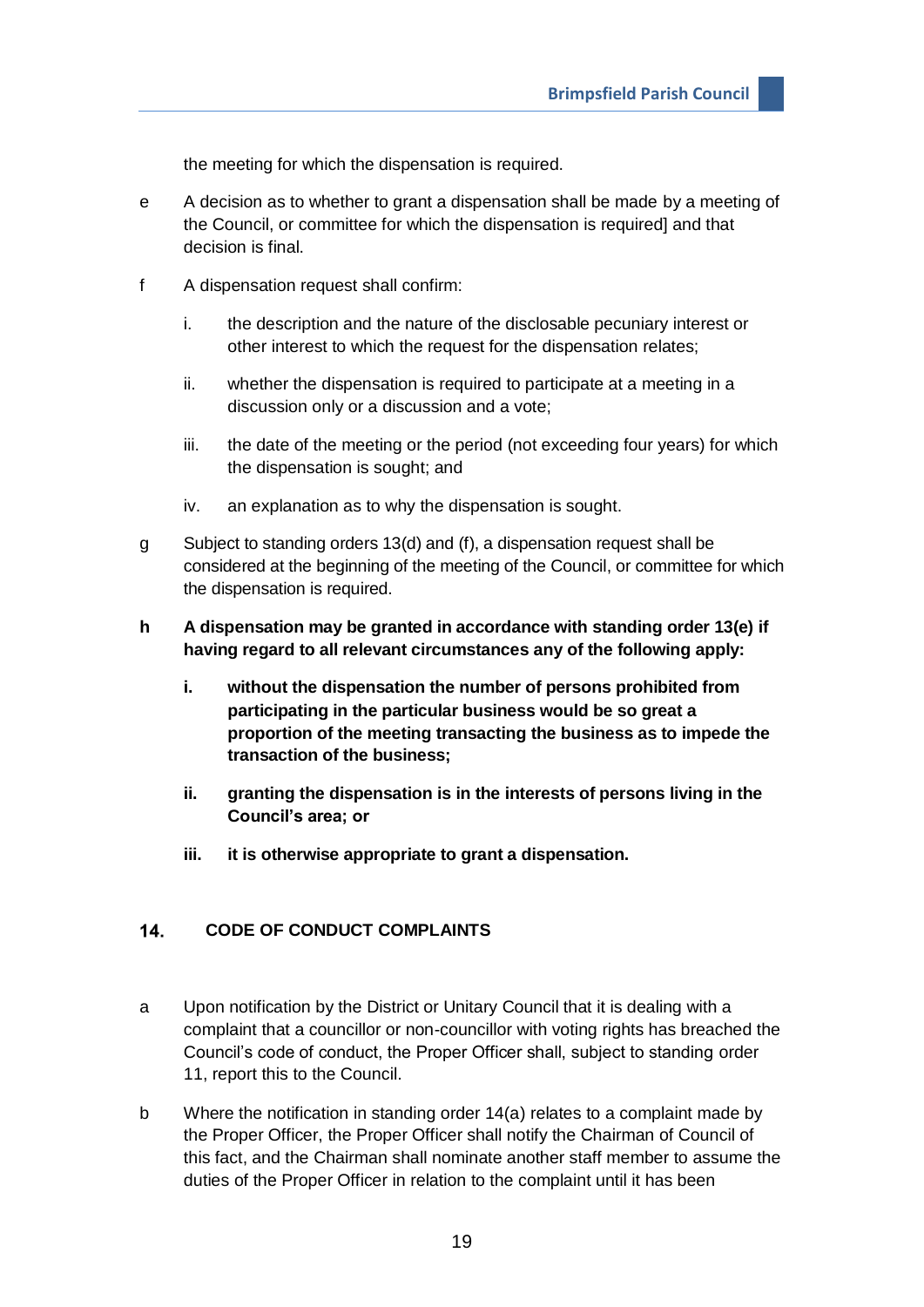determined and the Council has agreed what action, if any, to take in accordance with standing order 14(d).

- c The Council may:
	- i. provide information or evidence where such disclosure is necessary to investigate the complaint or is a legal requirement:
	- ii. seek information relevant to the complaint from the person or body with statutory responsibility for investigation of the matter;
- d **Upon notification by the District or Unitary Council that a councillor or non-councillor with voting rights has breached the Council's code of conduct, the Council shall consider what, if any, action to take against him. Such action excludes disqualification or suspension from office.**

#### <span id="page-19-0"></span> $15.$ **PROPER OFFICER**

- a The Proper Officer shall be either (i) the clerk or (ii) other staff member(s) nominated by the Council to undertake the work of the Proper Officer when the Proper Officer is absent.
- b The Proper Officer shall:
	- i. **at least three clear days before a meeting of the council, a committee,**
		- **serve on councillors by delivery or post at their residences or by email authenticated in such manner as the Proper Officer thinks fit, a signed summons confirming the time, place and the agenda (provided the councillor has consented to service by email), and**
		- **Provide, in a conspicuous place, public notice of the time, place and agenda (provided that the public notice with agenda of an extraordinary meeting of the Council convened by councillors is signed by them).**

*See standing order 3(b) for the meaning of clear days for a meeting of a full council and standing order 3(c) for the meaning of clear days for a meeting of a committee;*

- ii. subject to standing order 9, include on the agenda all motions in the order received unless a councillor has given written notice at least ( ) days before the meeting confirming his withdrawal of it;
- iii. **convene a meeting of the Council for the election of a new Chairman of the Council, occasioned by a casual vacancy in his office;**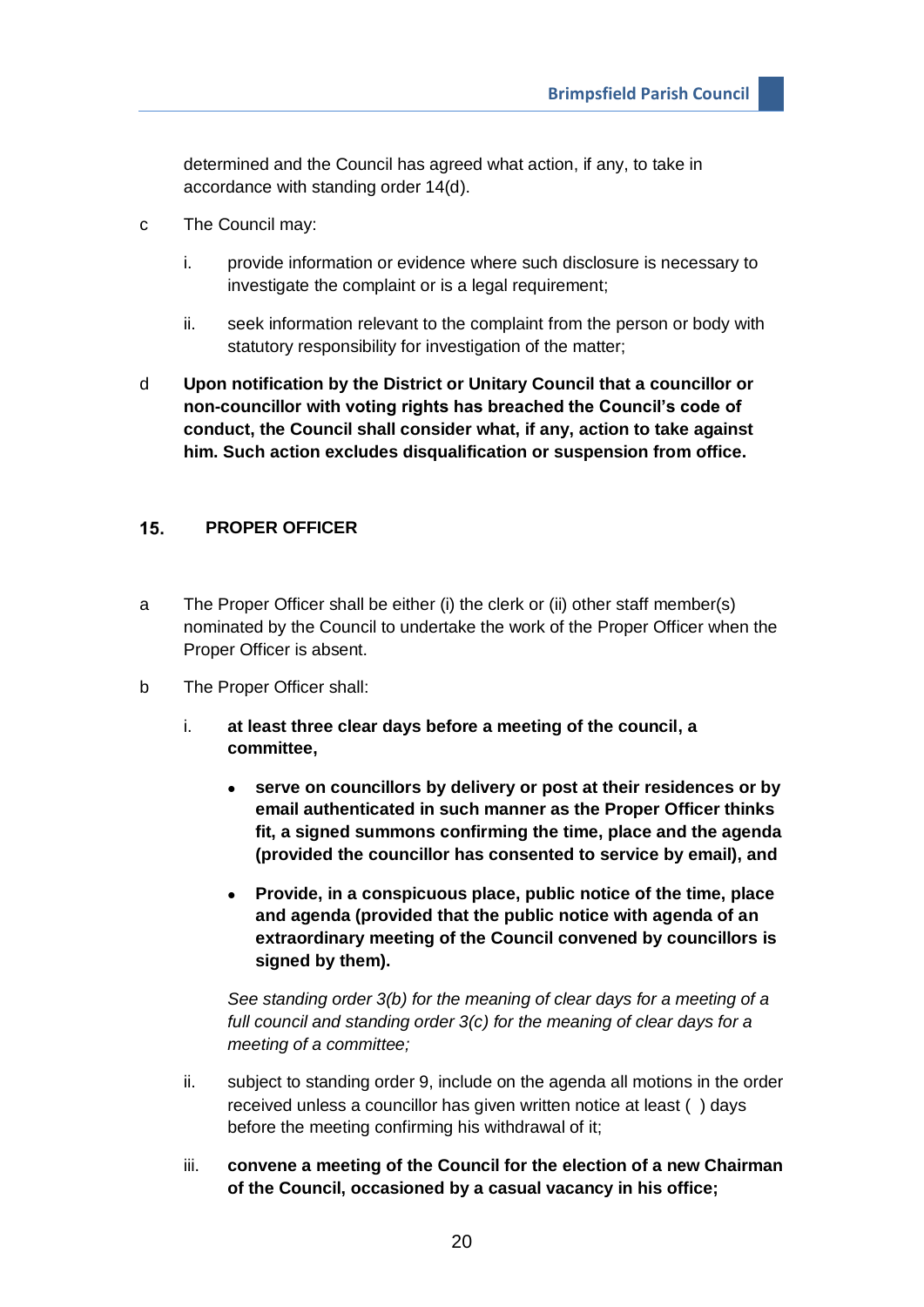- iv. **facilitate inspection of the minute book by local government electors;**
- v. **receive and retain copies of byelaws made by other local authorities;**
- vi. hold acceptance of office forms from councillors;
- vii. hold a copy of every councillor's register of interests;
- viii. assist with responding to requests made under freedom of information legislation and rights exercisable under data protection legislation, in accordance with the Council's relevant policies and procedures;
- ix. liaise, as appropriate, with the Council's Data Protection Officer;
- x. receive and send general correspondence and notices on behalf of the Council except where there is a resolution to the contrary;
- xi. assist in the organisation of, storage of, access to, security of and destruction of information held by the Council in paper and electronic form subject to the requirements of data protection and freedom of information legislation and other legitimate requirements (e.g. the Limitation Act 1980);
- xii. arrange for legal deeds to be executed; (*see also standing order 23);*
- xiii. arrange or manage the prompt authorisation, approval, and instruction regarding any payments to be made by the Council in accordance with its financial regulations;
- xiv. refer a planning application received by the Council to all Councillors within two-three working days of receipt to facilitate an extraordinary meeting if the nature of a planning application requires consideration before the next ordinary meeting of the Council;
- xv. manage access to information about the Council via the publication scheme; and

#### <span id="page-20-0"></span>16. **RESPONSIBLE FINANCIAL OFFICER**

a The Council shall appoint appropriate staff member(s) to undertake the work of the Responsible Financial Officer when the Responsible Financial Officer is absent.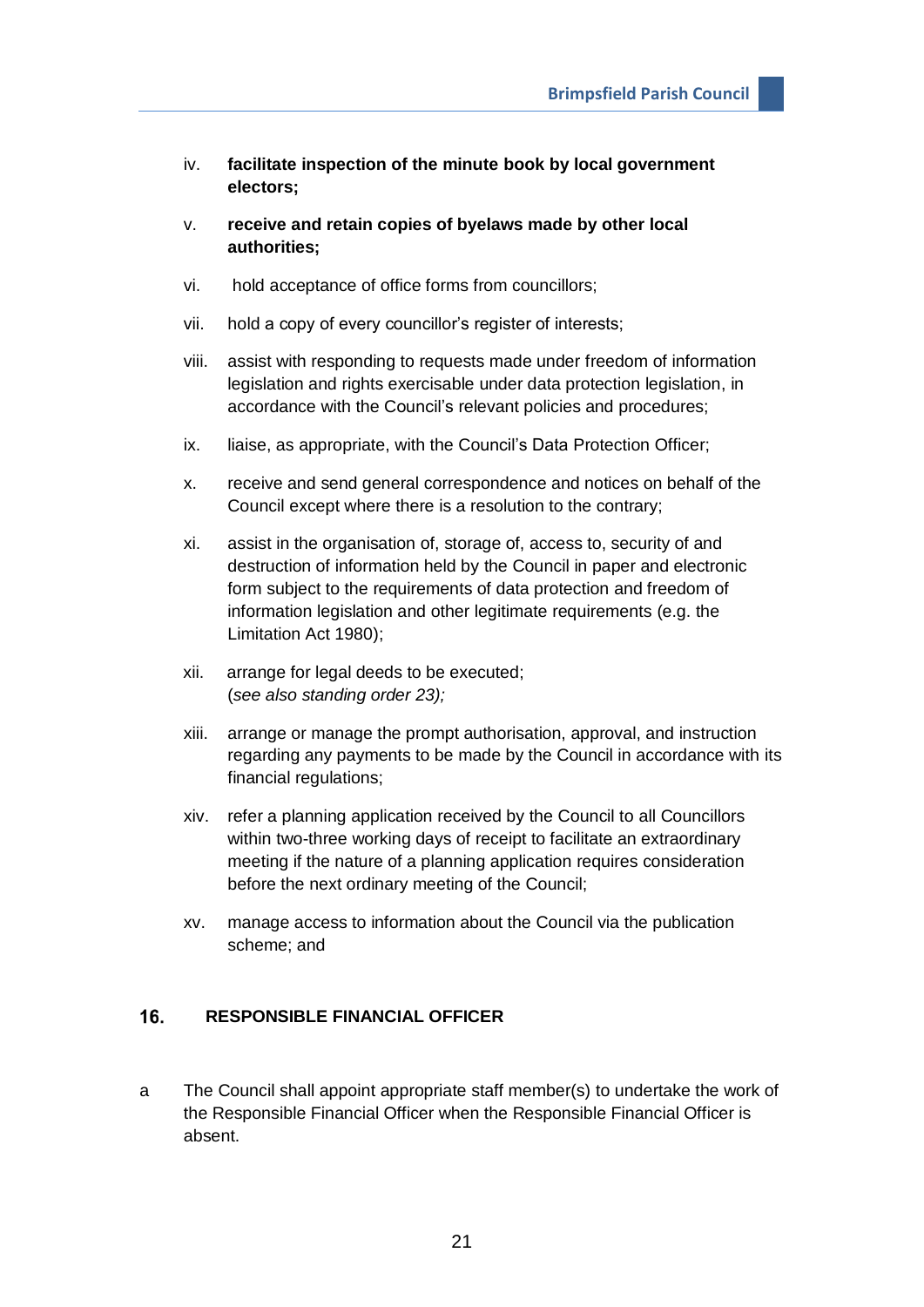#### <span id="page-21-0"></span> $17.$ **ACCOUNTS AND ACCOUNTING STATEMENTS**

- a "Proper practices" in standing orders refer to the most recent version of "Governance and Accountability for Local Councils – a Practitioners' Guide".
- b All payments by the Council shall be authorised, approved and paid in accordance with the law, proper practices and the Council's financial regulations.
- c The Responsible Financial Officer shall supply to each councillor as soon as practicable after 30 June, 30 September and 31 December in each year a statement to summarise:
	- i. the Council's receipts and payments (or income and expenditure) for each quarter;
	- ii. the Council's aggregate receipts and payments (or income and expenditure) for the year to date;
	- iii. the balances held at the end of the quarter being reported and

which includes a comparison with the budget for the financial year and highlights any actual or potential overspends.

- d As soon as possible after the financial year end at 31 March, the Responsible Financial Officer shall provide:
	- i. each councillor with a statement summarising the Council's receipts and payments (or income and expenditure) for the last quarter and the year to date for information; and
	- ii. to the Council the accounting statements for the year in the form of Section 1 of the annual governance and accountability return, as required by proper practices, for consideration and approval.
- e The year-end accounting statements shall be prepared in accordance with proper practices and apply the form of accounts determined by the Council (receipts and payments, or income and expenditure) for the year to 31 March. A completed draft annual governance and accountability return shall be presented to all councillors at least 14 days prior to anticipated approval by the Council. The annual governance and accountability return of the Council, which is subject to external audit, including the annual governance statement, shall be presented to the Council for consideration and formal approval before 30 June.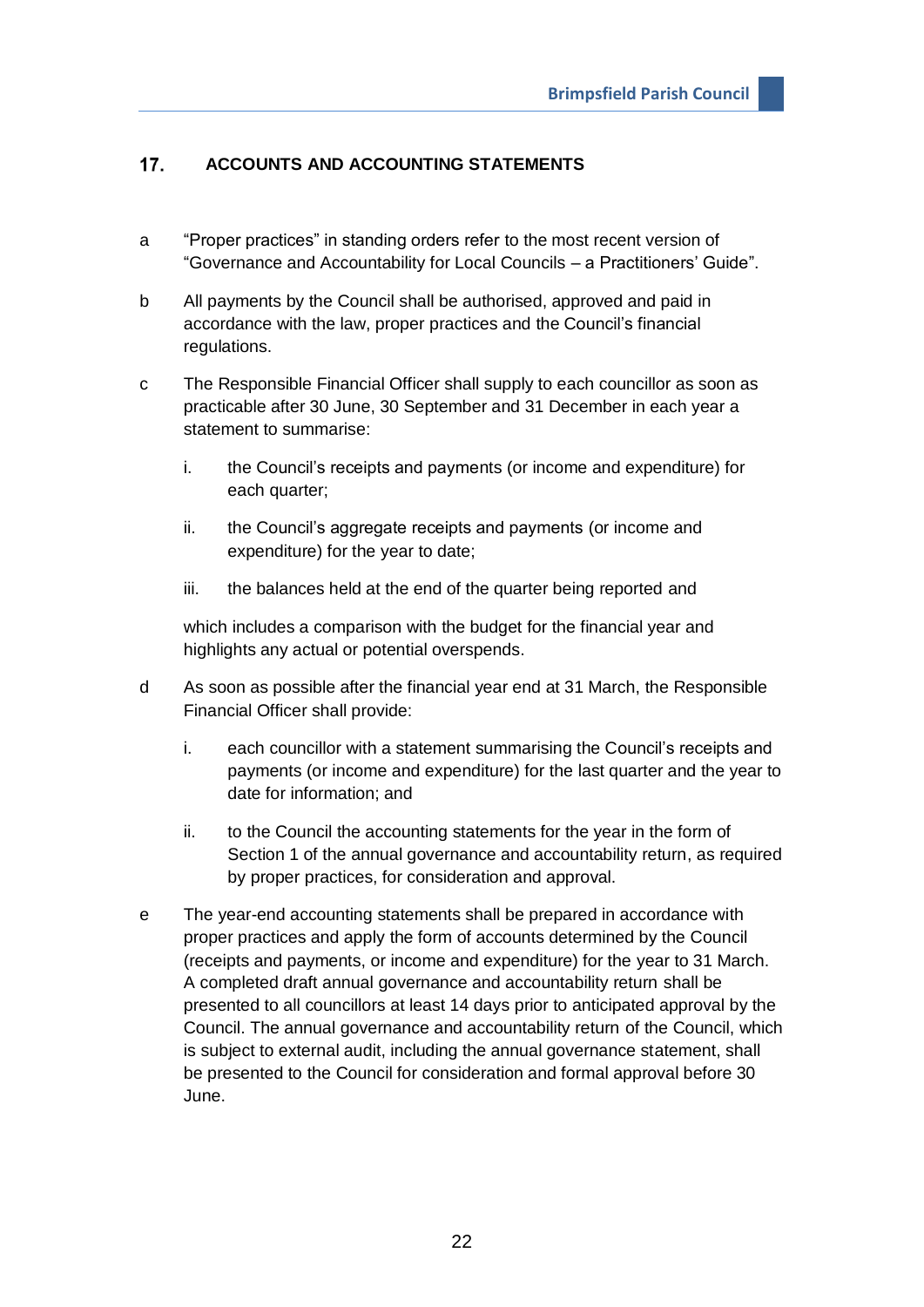#### <span id="page-22-0"></span> $18.$ **FINANCIAL CONTROLS AND PROCUREMENT**

- a. The Council shall consider and approve financial regulations drawn up by the Responsible Financial Officer, which shall include detailed arrangements in respect of the following:
	- i. the keeping of accounting records and systems of internal controls;
	- ii. the assessment and management of financial risks faced by the Council;
	- iii. the work of the independent internal auditor in accordance with proper practices and the receipt of regular reports from the internal auditor, which shall be required at least annually;
	- iv. the inspection and copying by councillors and local electors of the Council's accounts and/or orders of payments; and
	- v. whether contracts with an estimated value below **£25,000** due to special circumstances are exempt from a tendering process or procurement exercise.
- b. Financial regulations shall be reviewed regularly and at least annually for fitness of purpose.
- c. **A public contract regulated by the Public Contracts Regulations 2015 with an estimated value in excess of £25,000 but less than the relevant thresholds in standing order 18(f) is subject to Regulations 109-114 of the Public Contracts Regulations 2015 which include a requirement on the Council to advertise the contract opportunity on the Contracts Finder website regardless of what other means it uses to advertise the opportunity.**
- d. Subject to additional requirements in the financial regulations of the Council, the tender process for contracts for the supply of goods, materials, services or the execution of works shall include, as a minimum, the following steps:
	- i. a specification for the goods, materials, services or the execution of works shall be drawn up;
	- ii. an invitation to tender shall be drawn up to confirm (i) the Council's specification (ii) the time, date and address for the submission of tenders (iii) the date of the Council's written response to the tender and (iv) the prohibition on prospective contractors contacting councillors or staff to encourage or support their tender outside the prescribed process;
	- iii. the invitation to tender shall be advertised in a local newspaper and in any other manner that is appropriate;
	- iv. tenders are to be submitted in writing in a sealed marked envelope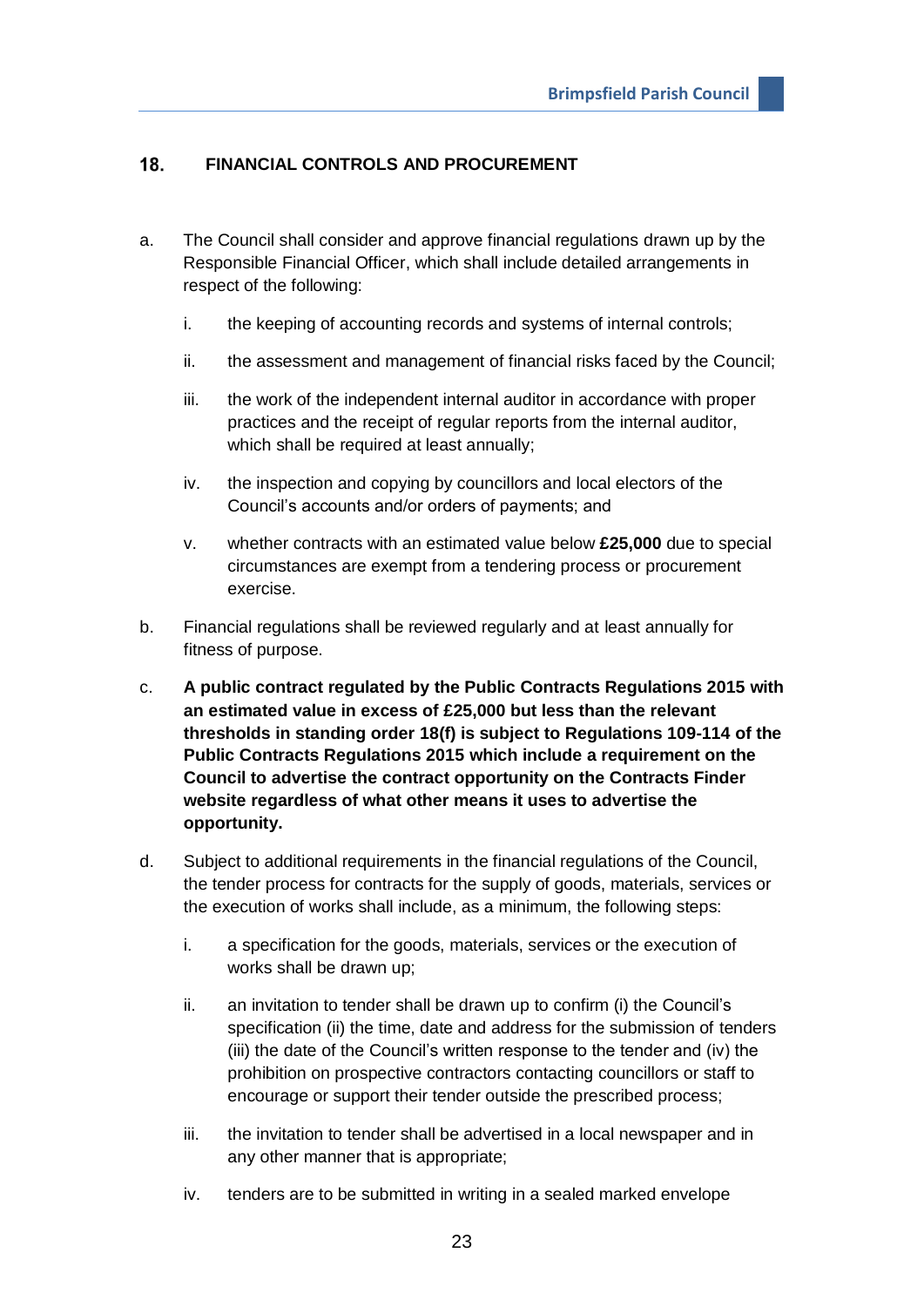addressed to the Proper Officer;

- v. tenders shall be opened by the Proper Officer in the presence of at least one councillor after the deadline for submission of tenders has passed;
- vi. tenders are to be reported to and considered by the appropriate meeting of the Council or a committee or sub-committee with delegated responsibility.
- e. Neither the Council, nor a committee or a sub-committee with delegated responsibility for considering tenders, is bound to accept the lowest value tender.
- f. **A public contract regulated by the Public Contracts Regulations 2015 with an estimated value in excess of £181,302 for a public service or supply contract or in excess of £4,551,413 for a public works contract (or other thresholds determined by the European Commission every two years and published in the Official Journal of the European Union (OJEU)) shall comply with the relevant procurement procedures and other requirements in the Public Contracts Regulations 2015 which include advertising the contract opportunity on the Contracts Finder website and in OJEU.**
- g. **A public contract in connection with the supply of gas, heat, electricity, drinking water, transport services, or postal services to the public; or the provision of a port or airport; or the exploration for or extraction of gas, oil or solid fuel with an estimated value in excess of £363,424 for a supply, services or design contract; or in excess of £4,551,413 for a works contract; or £820,370 for a social and other specific services contract (or other thresholds determined by the European Commission every two years and published in OJEU) shall comply with the relevant procurement procedures and other requirements in the Utilities Contracts Regulations 2016.**

#### <span id="page-23-0"></span>19. **HANDLING STAFF MATTERS**

- a A matter personal to a member of staff that is being considered by a meeting of Council is subject to standing order 11.
- b Subject to the Council's policy regarding absences from work, the Council's most senior member of staff shall notify the chairman of the Council or, if he is not available, the vice-chairman of absence occasioned by illness or other reason and that person shall report such absence to the Council at its next meeting.
- c The chairman of the Council or in his absence, the vice-chairman shall upon a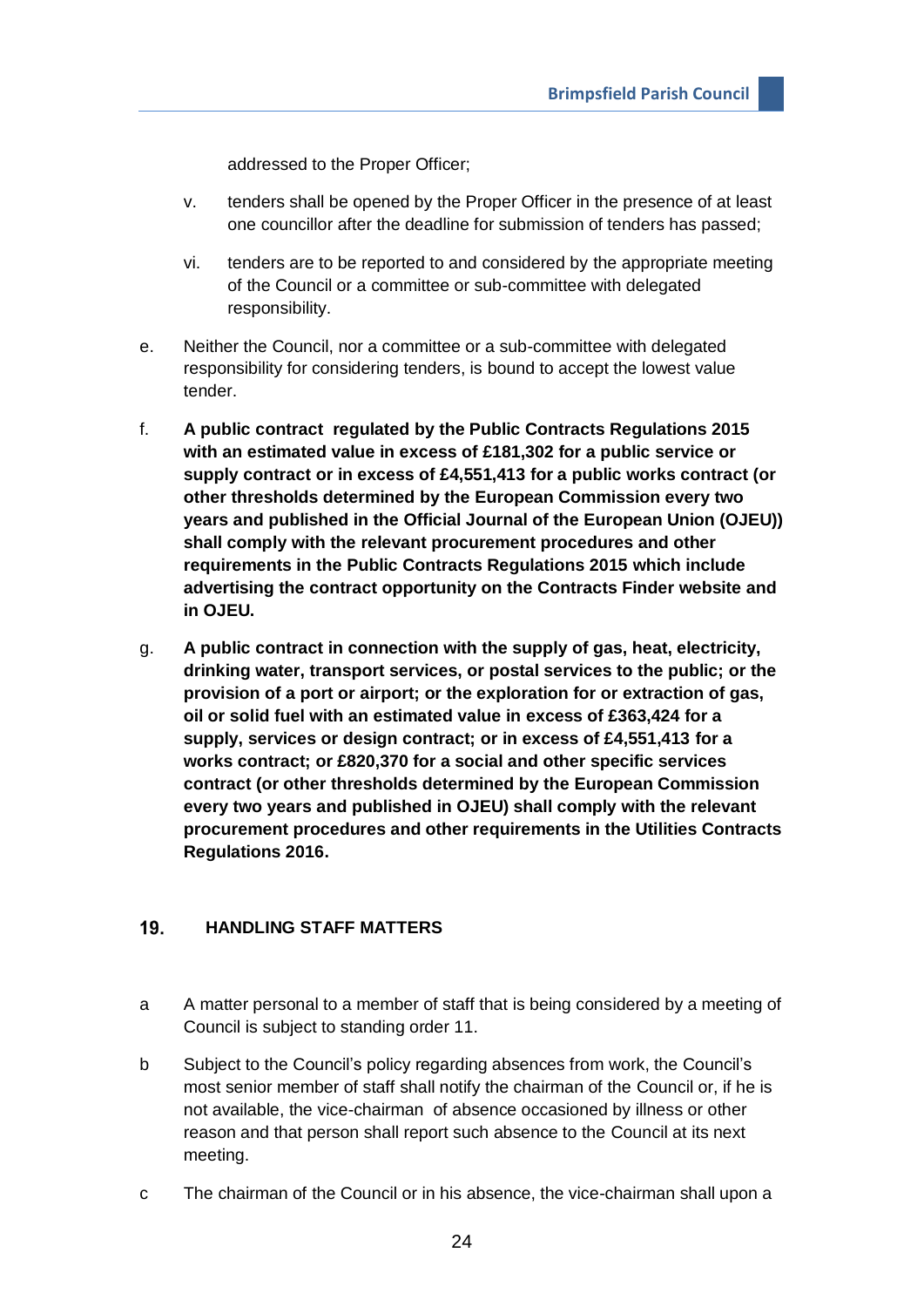resolution conduct a review of the performance and annual appraisal of the work of the Clerk and Responsible Finance Officer. The reviews and appraisal shall be reported in writing and are subject to approval by resolution by the Council.

- d Subject to the Council's policy regarding the handling of grievance matters, the Council's most senior member of staff shall contact the chairman of the Council or in his absence, the vice-chairman of the Council in respect of an informal or formal grievance matter, and this matter shall be reported back and progressed by resolution of the Council.
- e Subject to the Council's policy regarding the handling of grievance matters, if an informal or formal grievance matter raised by the Clerk and Responsible Finance Officer relates to the chairman or vice-chairman of the Council, this shall be communicated to another member of the Council, which shall be reported back and progressed by resolution of the Council.
- f Any persons responsible for all or part of the management of staff shall treat as confidential the written records of all meetings relating to their performance, capabilities, grievance or disciplinary matters.
- g In accordance with standing order 11(a), persons with line management responsibilities shall have access to staff records referred to in standing order 19(f).

#### <span id="page-24-0"></span>20. **RESPONSIBILITIES TO PROVIDE INFORMATION**

*See also standing order 21.*

- a **In accordance with freedom of information legislation, the Council shall publish information in accordance with its publication scheme and respond to requests for information held by the Council.**
- b. [*If gross annual income or expenditure (whichever is higher) does not exceed £25,000*] **The Council shall publish information in accordance with the requirements of the Smaller Authorities (Transparency Requirements) (England) Regulations 2015.**
- <span id="page-24-1"></span> $21.$ **RESPONSIBILITIES UNDER DATA PROTECTION LEGISLATION**  (Below is not an exclusive list).

*See also standing order 11.*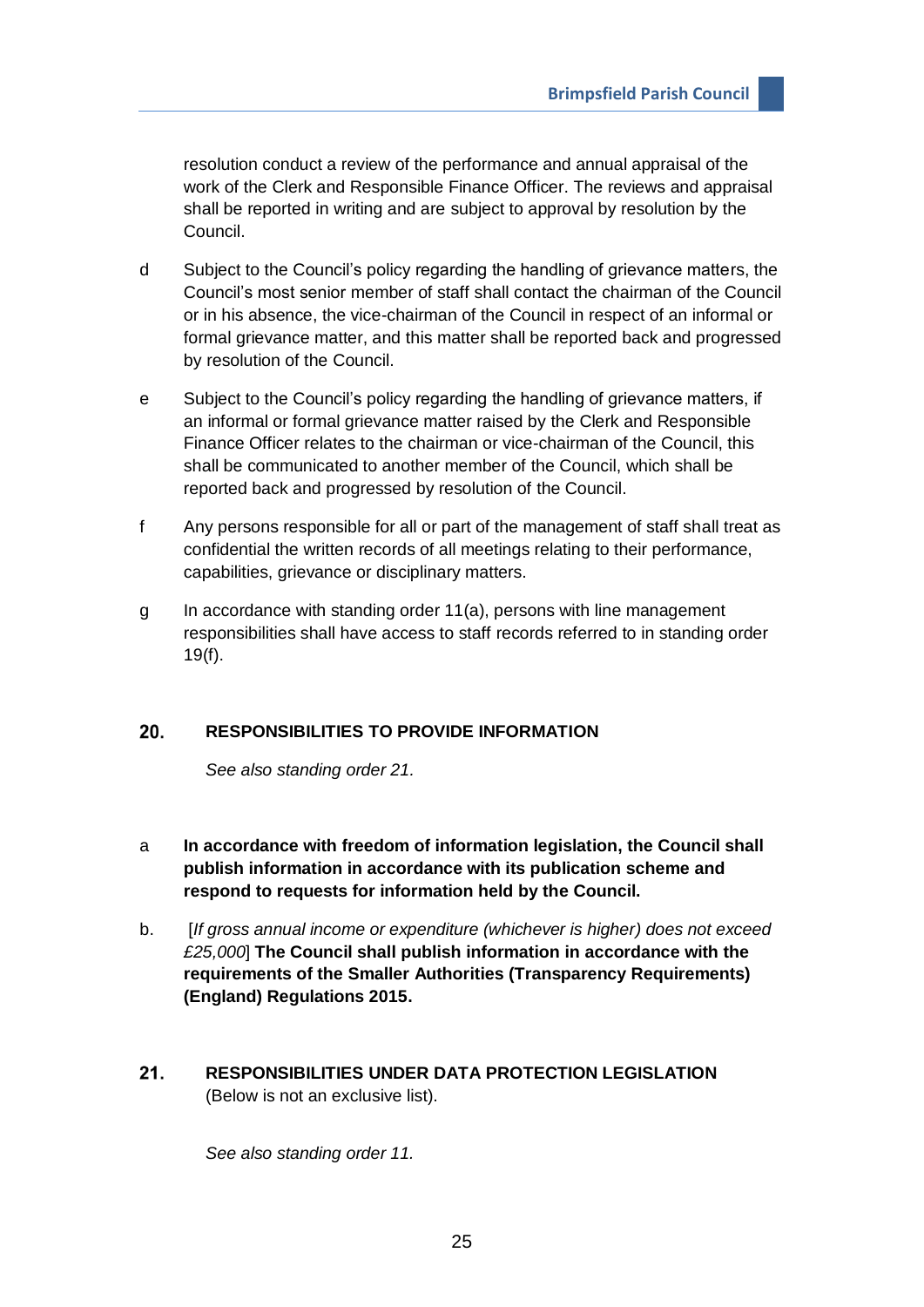- a **The Council shall appoint a Data Protection Officer.**
- b **The Council shall have policies and procedures in place to respond to an individual exercising statutory rights concerning his personal data.**
- c **The Council shall have a written policy in place for responding to and managing a personal data breach.**
- d **The Council shall keep a record of all personal data breaches comprising the facts relating to the personal data breach, its effects and the remedial action taken.**
- e **The Council shall ensure that information communicated in its privacy notice(s) is in an easily accessible and available form and kept up to date.**
- f **The Council shall maintain a written record of its processing activities.**

#### <span id="page-25-0"></span> $22.$ **RELATIONS WITH THE PRESS/MEDIA**

a Requests from the press or other media for an oral or written comment or statement from the Council, its councillors or staff shall be handled in accordance with the Council's policy in respect of dealing with the press and/or other media.

#### <span id="page-25-1"></span>23. **EXECUTION AND SEALING OF LEGAL DEEDS**

*See also standing orders 15(b)(xii).*

- a A legal deed shall not be executed on behalf of the Council unless authorised by a resolution.
- b **Subject to standing order 23(a), any two councillors may sign, on behalf of the Council, any deed required by law and the Proper Officer shall witness their signatures.]**

*The above is applicable to a Council without a common seal.*

## <span id="page-25-2"></span>24. **COMMUNICATING WITH DISTRICT AND COUNTY OR UNITARY COUNCILLORS**

a An invitation to attend a meeting of the Council shall be sent, together with the